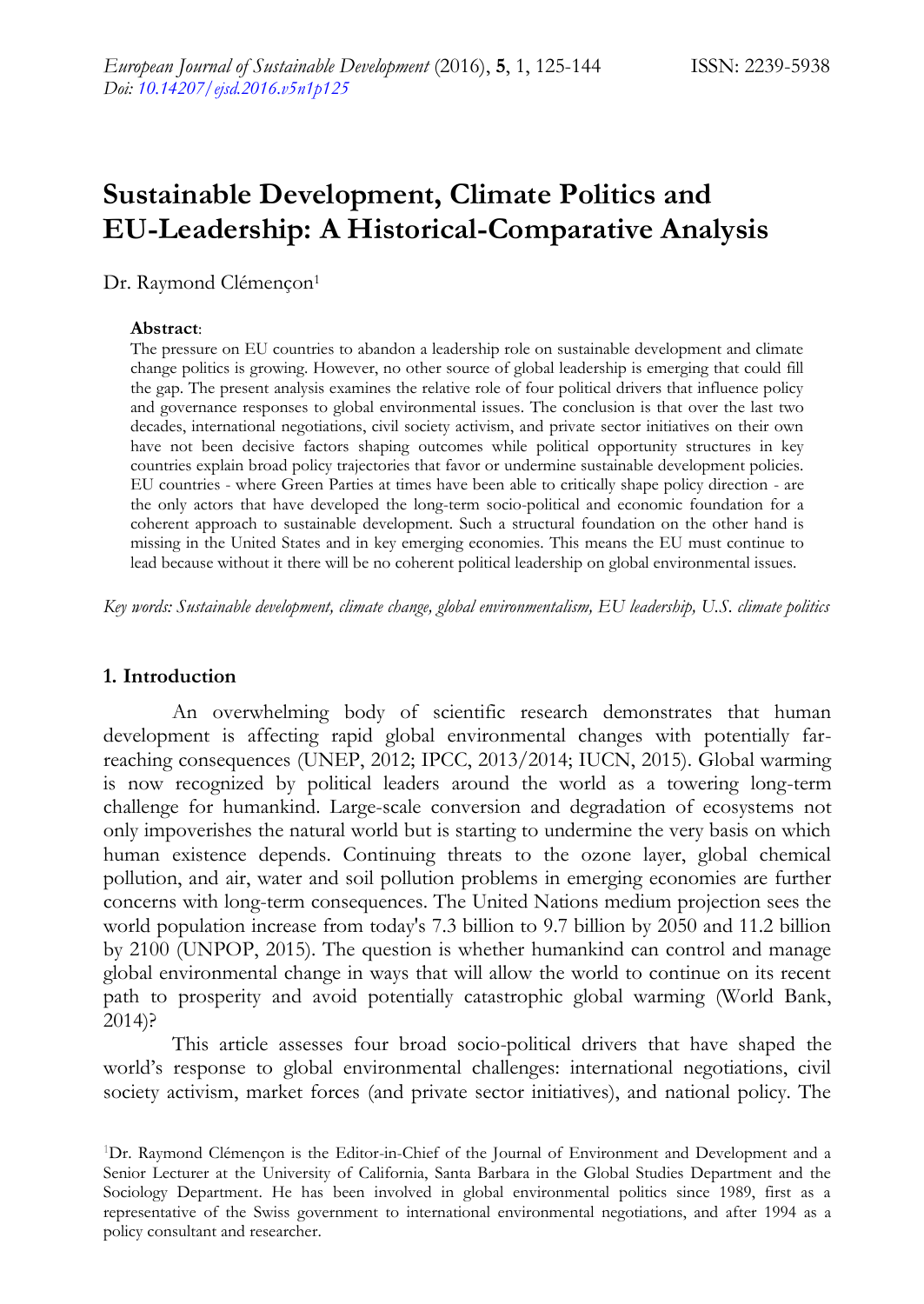impact of the first three transnational drivers is examined first. The fourth driver domestic politics -is then examined based on a comparison of Germany with the United States, two developed countries of central economic importance but with distinctly different environmental policy trajectories. The European Union with Germany as its largest member country will also be briefly considered. The EU – the largest trading block and only supranational entity in the world - has been the leading force behind binding international environmental policy targets.

Developing countries are only briefly discussed. Although growing rapidly, their contribution to global environmental problems historically has been small and existing international environmental agreements recognize this fact. While emerging economies will be central to a global sustainability transition, there is no sign that any of them is ready to assume a leadership role that they firmly maintain must be played by the developed world and that could undermine short-term economic development goals (BRICS, 2015; Hurrell and Sengupta, 2012; Clémençon, 2010). The Paris climate conference (COP21) that took place in December 2015 reinforced this fact. Although the adopted Paris Agreement was celebrated as a historic achievement it contains no legally binding commitments for either developed or developing countries and is based entirely on voluntary country pledges (Clémençon, 2016).

The following discussion synthesizes research from different disciplines. The academic literature, however, does not provide a coherent theoretical framework or empirical understanding on how the four intertwined levels of analysis examined here interact, and how their relative importance should be assessed.<sup>1</sup> A better understanding of the relative contributions of each driver however is critical as trust in one or the other driver as dominant will bias policy decisions in a particular direction. Much faith over the last decades has been put into the power of markets as much as in a growing awareness of the general public, which is seen in many quarters as lessening the need for government regulation and leadership.

Two basic understandings provide the backdrop for the subsequent discussion. The world is currently not doing enough to respond to potentially catastrophic environmental challenges and - related to this - despite significant policy initiatives and technological innovation, the world is still far from moving away from business-as-usual. For example, although investments into renewable technologies have been growing until last year, in total volume they continue to be far outstripped by investments into traditional fossil fuel exploration (Frankfurt School-UNEP Centre/BNEF, 2014). Similarly, although the installation of renewable energy technologies continues to grow, renewables still provide only a tiny fraction of the worlds' primary energy supply and the use of fossil fuels continues to grow at almost the same rate. In 2013, the contribution to total global final energy consumption of wind, solar, biomass and geothermal was still only 1.3 % (REN21, 2015, p. 18).

The Paris Climate Agreement adopted in December 2015 sets out to hold the increase in the global average temperature to well below 2° C above pre-industrial levels and even aspires to limit the temperature increase to 1.5° C. But if all currently pledged

-

<sup>1</sup> For a similar analytical framework and a critique of a focus on regime design and effectiveness see Bernstein and Cashore, 2012).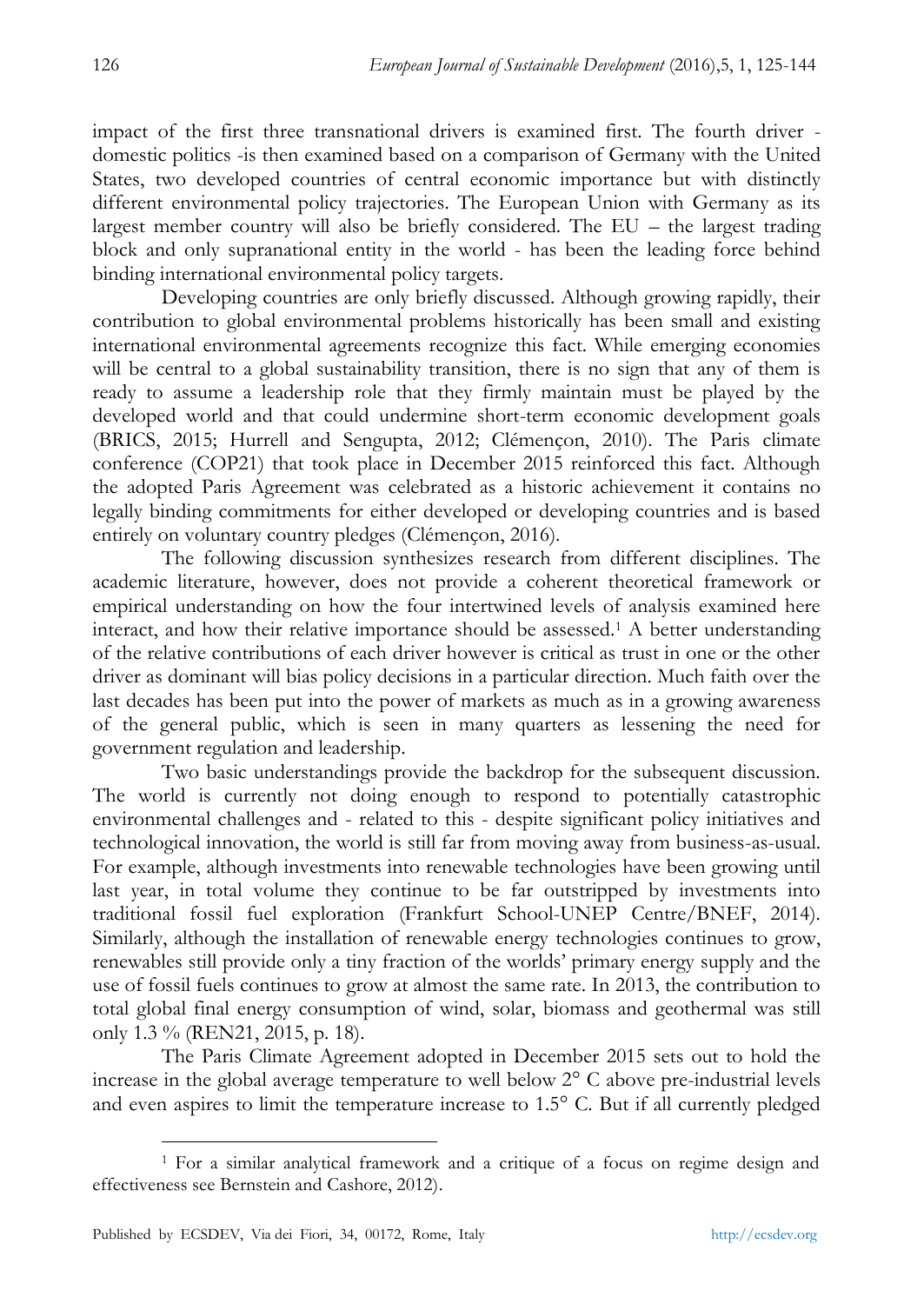"intended nationally determined contributions" (INDCs) are fully implemented the world would still be on track to a temperature rise of around 3° C above pre-industrial times and 4˚ C if no further measures were to be adopted (UNEP, 2015). 2015 began with the warmest winter on record on a global scale, and ended as the hottest year since records began, after 2014 had already broken new temperature records, with average global temperatures reaching 1° C above pre-industrial levels for the first time ("A Milestone Year?" 2016).

Further hampering a rapid transition to a new energy and conservation future is a lack of consensus on how exactly sustainable development should be defined along different dimensions, such as how equity considerations across time and space should be recognized and how ethical considerations of an intrinsic value of the natural world and species richness should be factored in (for an overview of this debate see Clémençon, 2012). Further difficulties arise from assuming various degrees of substitutability between the worlds' natural and environmental resources and human knowledge, technology, and infrastructure (Stern, 2006; Ackerman, 2010).

# **2. What To Expect From International Negotiations and Agreements**

In 1992, the UN Conference for Environment and Development (Rio Conference) recognized human-induced global environmental change as a critical challenge to sustained economic development, and many international meetings since have added urgency to this understanding. International negotiations attempt to solve collective action problems related to global public goods (O'Neill, 2009; Miles et al. 2010; Mitchell, 2010). But binding agreements that break truly new ground rarely result from international negotiations alone and must be seen more as codification of domestic leadership in key countries. Although international environmental negotiations have produced many incremental steps forward, comprehensive global agreements on most of today's critical issues are few, with the Montreal Protocol to phase out ozone-depleting substances the most important exception (Benedick, 1991). U.S. leadership or lack thereof has been a critical component of relative agreement success or failure.

Climate change negotiations garner the most public attention. In 1992, countries negotiated the UN Framework Convention on Climate Change and in 1997 agreed to the Kyoto Protocol that set binding emissions control commitments to be reached by 2012 (Legget, 2001; Clémençon, 2010). Although the Protocol has ultimately had limited impact, its normative reach has been significant. It has not only provided the EU with the foundation for its mandatory emissions trading scheme but encouraged sub-national climate policies around the world (Betsill and Bulkeley, 2004). But a much anticipated climate conference held in Copenhagen in 2009 failed to deliver a globally comprehensive agreement. The Paris Climate Agreement adopted in December 2015 managed to define broad global objectives but does not contain legally binding emissions reduction or financial support commitments (Clémençon, 2016).

International negotiations related to the conservation of biodiversity have lingered in political obscurity for more than two decades. The adoption – in 2010 - of the Nagoya Protocol to the 1992 Convention on Biodiversity represents some progress as it set targets for quantifiable and measureable conservation of biodiversity and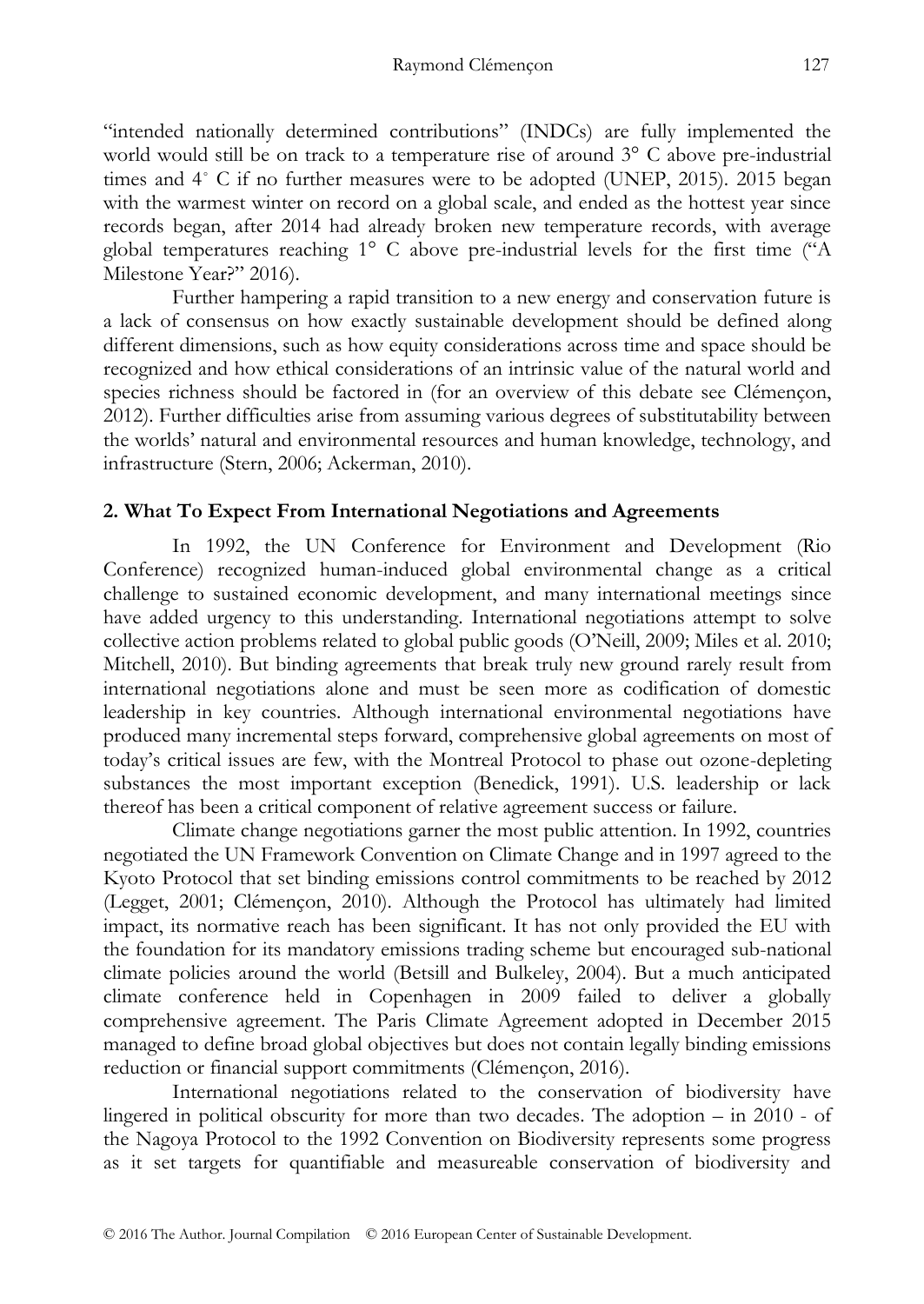ecosystems (Morgera and Tsioumani, 2011). But the loss of biodiversity is progressing unabated, with not only the number of endangered species increasing, but the population numbers of many endangered species continuing to decline despite an increasing number of internationally funded governmental and non-governmental conservation initiatives (Ceballos, et al. 2015; IUCN, 2015; UNEP, 2012).

In September 2015, the United Nations General Assembly adopted 17 Sustainable Development Goals (SDG) to succeed the Millennium Development Goals that had been adopted in 2000. The SDGs are an important step as a new global benchmark for sustainability but rather vague and with no immediate legal implications for countries. They furthermore are much more about economic development and poverty alleviation than about preserving the global environment (UNGA, 2015).

International environmental negotiations furthermore are sidelined by shortterm economic priorities and related free trade concerns. The Transatlantic Trade and Investment Partnership (TTIP) being negotiated between the EU and the US, the Trans-Pacific Partnership Trade Agreement (TPP) between the US and Asia, and similar bilateral trade agreements follow the familiar economic liberalization playbook, with few provisions that advance global environmental agreements or even just protect countries' freedom to maintain or choose more ambitious consumer protection and environmental policies (Cardoso et al., 2013). With respect to the TTIP, many see the application of the EU's 2006 precautionary principle at stake as well as the ability to maintain locally adapted domestic support systems for renewable energy ("EU dropped pesticide laws,"2015; Tews, 2015).

Multilateral cooperation has produced many benefits by developing shared understanding of the problems, promoting capacity building in developing countries and by funding important and innovative project and program work around the world targeting global environmental problems (GEF, 2013; Clémençon, 2006). As such it is laying important and necessary ground work but it cannot make up for a lack of domestic action in key countries.

# **3. Environmentalism, Global Civil Society and Public Opinion**

The environmental movement has been celebrated as the most enduring social phenomenon of the last century and the number of global civil society organizations has risen dramatically over the last two decades (Dunlap and Mertig, 1992; Radkau, 2011; Glasius et al., 2002; Rootes, 1999). Many hope that an increasingly enlightened global citizenry that demands green products and services will create the momentum for reshaping our consumer societies (Wapner, 1996; Falkner, 2012; 350.org). But the extent to which environmental movement ideas – particularly on global environmental issues have spilled over into the political mainstream critically depends on existing political opportunity structures within domestic settings, as discussed below and in more detailed in the next section.

The environmental movement has followed different trajectories in the United States and European countries. U.S. environmentalism has its roots in the nature and landscape conservation battles of the late  $19<sup>th</sup>$  century (Dunlap and Mertig, 1992; Phaelke, 1989). It gained its mainstream character in the 1960s, successfully fighting local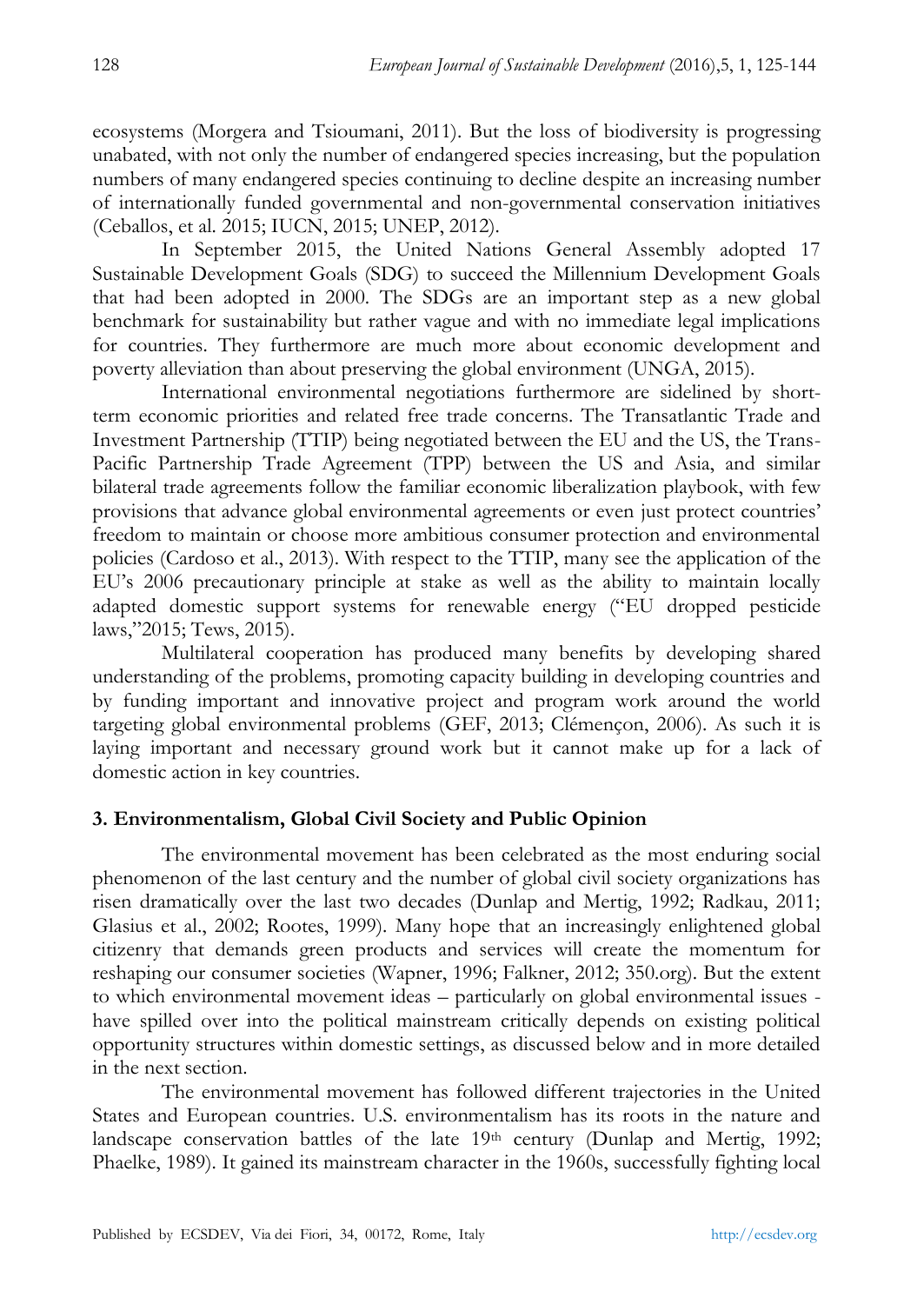pollution and many large-scale development projects, using an issue-focused, grass-roots approach. In the 1990s, environmental organizations eventually came to embrace environmental justice concerns, but beyond this, have struggled to develop a coherent social and political agenda that could be seen as challenging the American way of life. On climate change in particular, US environmentalism has not succeeded to change mainstream political trajectories (Anderson, 2010; Shellenberger and Nordhaus, 2004; Oreskes and Conway, 2010).

The European strand of environmentalism rose predominantly out of the opposition to nuclear power – military and civilian - and a decade later coalesced around the fight against air pollution and acid rain spewing from Europe's coal-fueled industrial centers (Bürklin, 1984; Kitschelt, 1986). A critical difference to the U.S. was that the political opportunity structure in most European countries - representative parliamentary systems –did allow Green parties to emerge and become part of the formal political process (Mair, 1990; Carter, 2007). Green parties have been influential in many European countries over the last two decades, notably in Austria, Denmark, Finland, France, Sweden, Switzerland, and the United Kingdom, and perhaps with most farreaching political consequences in Germany. Green parties represent an institutionalized mainstream environmental movement that has reached its ultimate functional goal, to be directly represented in the political process.

As far as a global environmental movement exists it is at a high level of normative abstraction dominated by a Northern style nature conservationist agenda led by international NGOs like Greenpeace, WWF and Friends of the Earth (Wapner, 1996; Chapin, 2004). These organizations largely work within the existing neo-liberal freemarket ideology, often drawing on government support (Reimann, 2006). They have made few attempts or not been able to influence domestic politics related to production and consumption patterns. The Internet-based climate justice group 350.org has emerged as a mobilizing force among college students drawing on support from various groups engaged in anti-coal, anti-pipeline, anti-fracking and fossil fuel divestment campaigns (2015). But so far it has not developed a coherent political influence able to bridge existing political polarization, particularly in the United States (Leiserowitz et al., 2013). Wide differences exist furthermore between Northern and Southern NGOs on how sustainability should be defined with respect to economic and environmental priorities, including how indigenous peoples' rights and traditional knowledge can be protected in this context (Doherty, 2006).

The environmental movement continues to be influential on local and national issues. But it has not been able to tip public opinion on global environmental problems which continue to rank at the bottom of what the public considers the biggest threats in today's world (PEW, 2014). The last three decades show that translation of latent environmentalism into a broad based policy platform requires conducive political opportunity structures. But even in countries where this has allowed green political parties to emerge, environmental sensibility has not necessarily grown more salient. But it has become more mainstream and a more broadly shared concern across the political spectrum (Carter, 2013).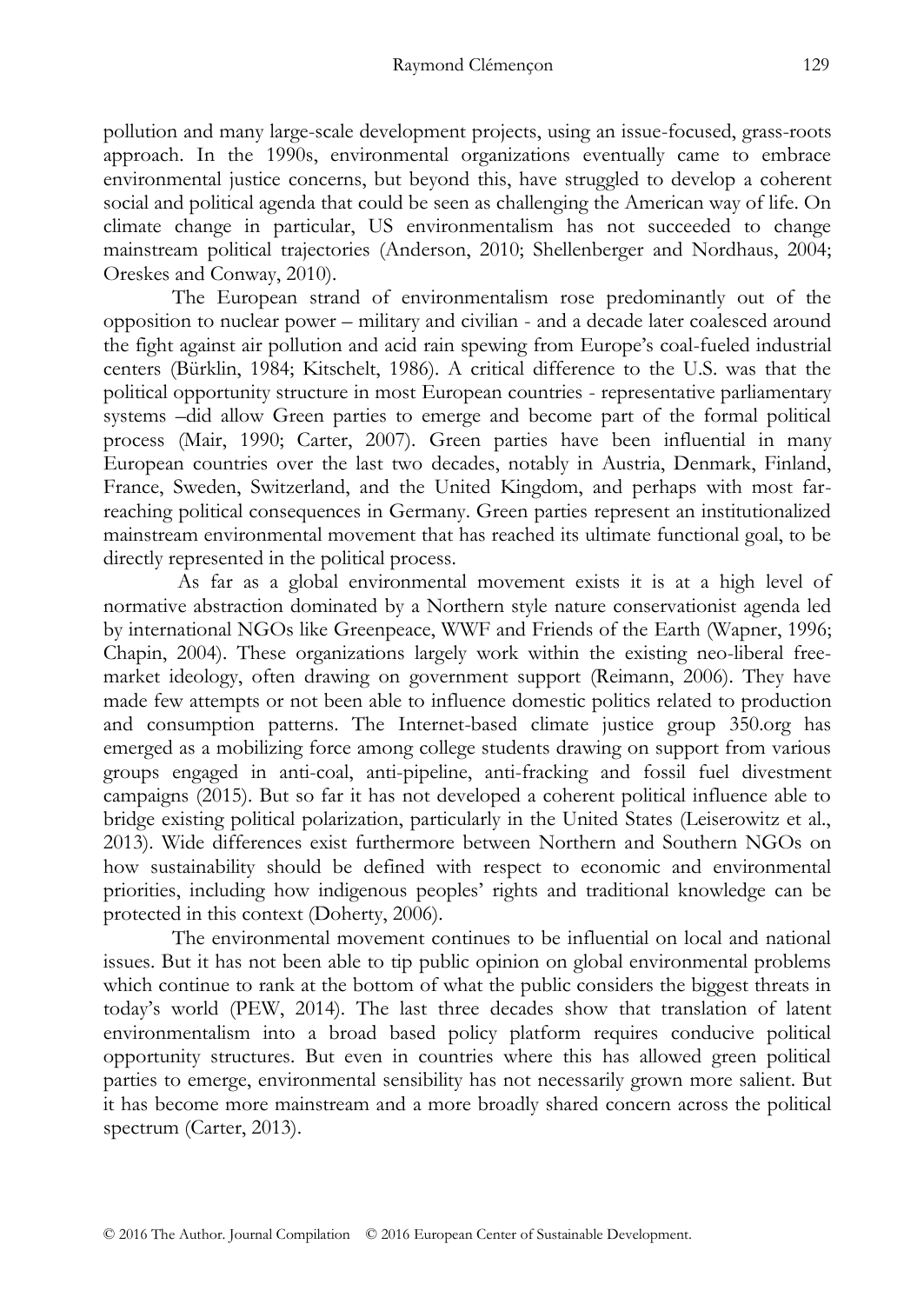# **4. Free Markets, Private Sector Initiatives and Sustainable Development**

A third assumption is that market forces and the private sector will at some point sufficiently respond to long-term global environmental problems, in response to either market signals, public demand or changing corporate ethics. This belief comes in many varieties but in its core reflects a neoliberal economic policy frame that sees more government regulation as fundamentally undesirable and counterproductive (Harvey, 2007; Woods, 2006).

Political events, ideological shifts and globalization led to the unchallenged spread of the neoliberal economic development paradigm across the world which has fundamentally redefined the relationship between the private and public sectors. It provided the economic rationale for across the board market deregulation and government pull-back, ultimately triggering the global financial crisis of 2008,and decisively shaping the broader sustainable development discourse and impacting environmental policy options (Johnson and Kwak, 2011; Newell and Paterson, 2010).

The least interventionist version of a market-friendly approach is to rely on voluntary private sector initiatives to achieve sustainable development objectives. Antiregulatory sentiments have been particularly strong in the United States Congress. If not by design than by default, voluntary corporate sustainability initiatives were proposed as viable alternatives to direct regulation or pollution taxes (Rosenbaum,  $20079$ <sup>th</sup> ed; Oreskes and Conway, 2010). Many voluntary certification systems have emerged to fill the governance gap, with mixed results and unresolved challenges to mainstream their supply chain monitoring systems beyond a niche market (Auld, 2014). Many companies use green claims for image advertisement but with few measureable environmental benefits to show (Plec and Pettenger, 2012).

The recent performance of two large corporations shows that trust in voluntary private sector compliance with public policy objectives is misplaced. In September 2015, Volkswagen, one of the largest and most reputable German car manufacturer admitted that it had installed software created deliberately to cheat on emissions tests in 11 million of its diesel vehicles worldwide. In January 2016, the U.S. government sued Volkswagen for installing illegal devices in nearly 600,000 diesel engine systems and violating clean air standards ("U.S. Sues Volkswagen," 2016). A newspaper report published in Dec. 2015 detailed how Exxon made a strategic decision in the late 1980s to publicly emphasize doubt and uncertainty regarding climate change science even as its internal research embraced the growing scientific consensus. It further provides evidence how Exxon, Mobil and Shell joined a multimillion-dollar industry effort to stave off new regulations to address climate change while they were quietly safeguarding billion-dollar infrastructure projects from rising sea levels, warming temperatures and increasing storm severity ("Big Oil braced for global warming while it fought regulations," 2015).

Regulatory market-based environmental policy approaches have emerged in two basic forms. The first involves fiscal instruments - environmental taxes, fees or charges on energy or resources use - and the second trading of pollution rights.

Theoretically, environmental taxes can be used to integrate environmental costs into the prices of goods and services which creates market incentives for companies and consumers to become more resource efficient (OECD, 1995; O'Riordan, 1997). This can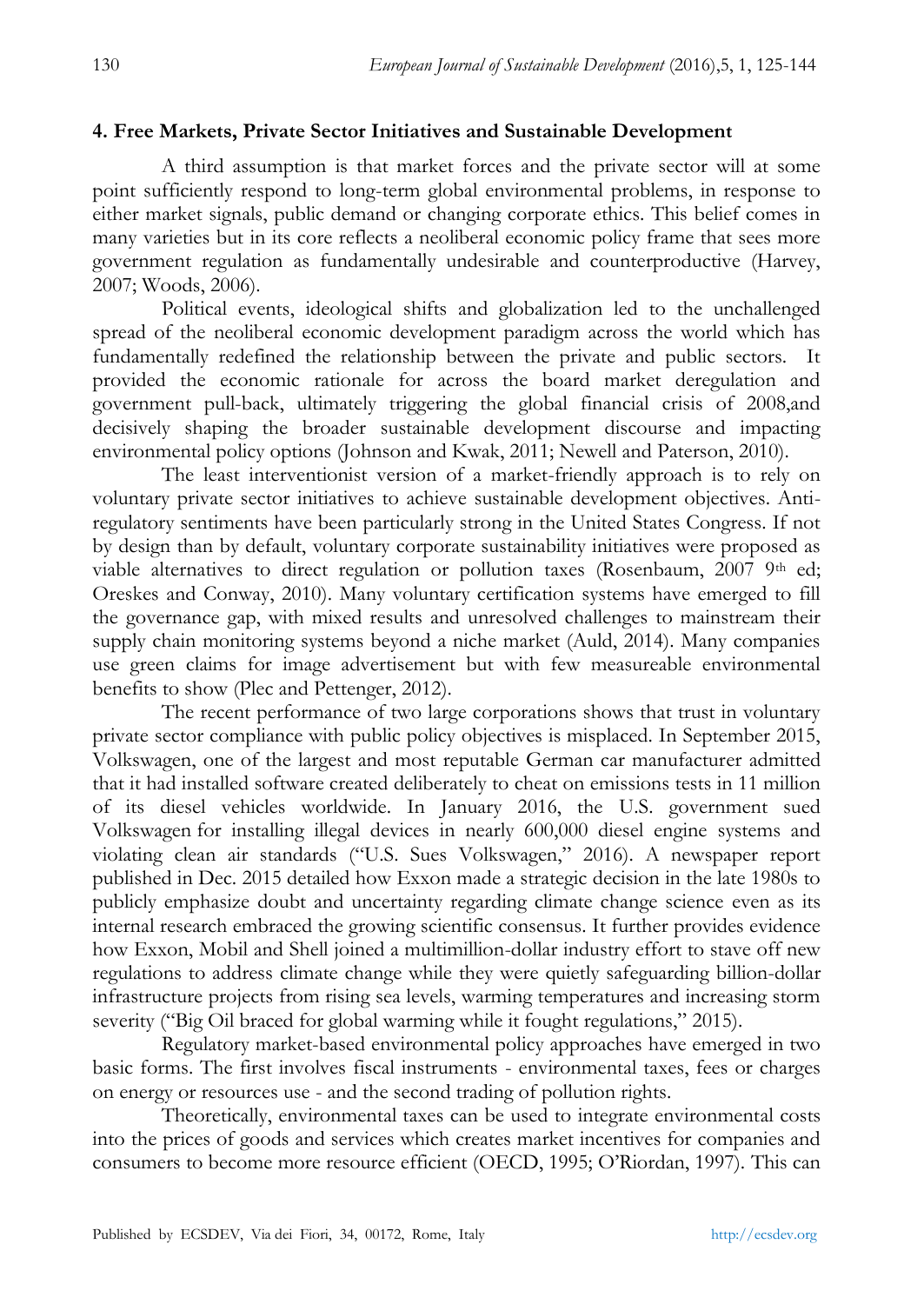achieve the same environmental policy objectives at less cost as compared to setting traditional pollution standards which give companies little flexibility. Tax revenues could furthermore be used to lower income taxes or social security payments, providing a double-dividend by creating both environmental benefits and efficiency gains from fiscal reform.

Translating this theoretically compelling idea into effective policy turned out to be difficult, however. In 1992, the European Commission proposed a European-wide carbon tax directive that would have resulted in a fundamental shift towards progressively taxing energy consumption, only to see it falter quickly (Barnes and Barnes, 1999; OECD, 2001). Several European countries nevertheless unilaterally introduced CO<sup>2</sup> taxes, but they largely exempted their most energy-intensive export industries for fear of losing economic competitiveness in global markets. Over 20 years later, overall revenues from environmentally related taxes in percentage of GDP has remained stagnant in all OECD countries or even declined. In 2012, they amounted to close to 4% of GDP in Denmark and the Netherlands but only 0.8 % in the United States (EEA/OECD, 2013). The great environmental tax reform never took place.

Trading pollution rights, or emissions trading, is the second market-based approach that requires regulatory intervention (Aldy and Stavins, 2012). The government sets an overall economy- or sector-wide emissions cap. Entities that fall under this cap can either reduce pollution through investments, or if this comes cheaper to them, purchase emission rights from other entities. A big reason why this approach gained support in some quarters was that although it requires government intervention it does not involve taxes that would provide governments with a revenue stream (Kysar, 2010; Pooley, 2010).

Tradable pollution permits were first introduced in the US in 1990 to reduce sulfur dioxide emissions from power plants and under insistence of the U.S. - against early opposition by the EU - the model set the precedent for emissions trading under the Kyoto Protocol. Ironically, the U.S. eventually stepped away from the Kyoto Protocol and so far has not legislated any federal  $CO<sub>2</sub>$  emission targets or mandatory emissions trading.

It was the EU that implement an emissions trading system (ETS) after the Kyoto Protocol entered into force in 2005. The EU ETS covers some 14000 installations and is now in its 3rd implementation period. But soon after its start, prices for carbon emission certificates collapsed in 2008 and a large oversupply of emissions credits has plague the system ever since. Neither a revamping of rules for the 2013–2020 phase nor the adoption of the Paris Climate Agreement has changed this while dropping oil prices are further undermining cost-benefit considerations of firms (De Clercq, 2015; Point Carbon, 2014; Wettestad, 2014).

The EU's greenhouse gas emissions have fallen in the decade since the ETS began operating but there is little evidence that emissions trading caused these reductions. Electricity generation accounts for the majority of emissions covered by the ETS, but reductions in this sector are largely the result of other environmental policies, notably feed-in tariffs, subsidies for renewable energy, and of macro-economic factors like the global crisis after-2008, and fuel switching (from coal to gas) in response to dropping natural gas prices.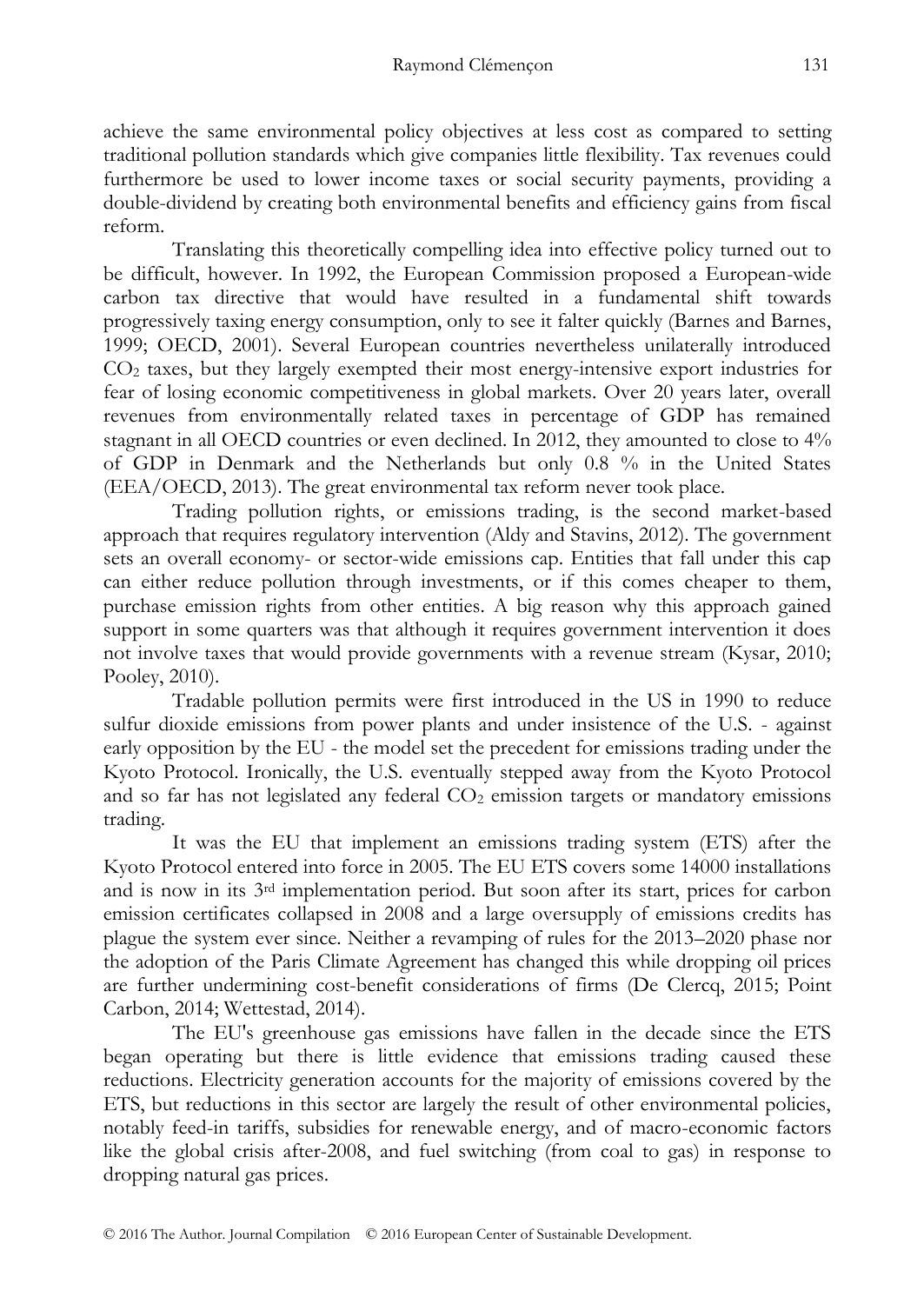Emissions rights are not a physical commodity like coffee or oil but socially constructed – much like national currencies (Descheneau, 2012). As such demand for them critically depends on governments' being able to set overall emission caps at sufficiently low levels and to adjust them if necessary. The experience with the European ETS shows that both these requirements have not been met while private entities have been able to game the system for windfall profits (Chan, 2010; Laing, et al., 2013). A recent study furthermore shows that international emission offsets may have enabled global greenhouse gas emissions to be much higher than they would have been if countries had met their emissions reduction commitments domestically (Kollmuss and Schneider, 2015). Finally, emissions trading that takes place under an overall emissions cap provides no incentives to firms to overachieve particularly if prices of emissions rights remain as low as they have now been for years.

Marked-based approaches have also gained currency for biodiversity conservation. The capitalization and co modification of non-use ecosystem services has been promoted to achieve carbon sequestration and biodiversity conservation objectives through the generation of carbon emissions credits (REDD) and payment for ecosystem services (PES) (Barbier, 2012; McDermott, et al., 2011). But in many cases, the monetary value of ecosystem services cannot replace ethical-political considerations of cultural and social preferences as a basis for conservation (Leach, et al., 2012).

Making markets work to recognize environmental externalities will be a critical component of any strategy to meet global environmental challenges. But evidence from two decades of advocating market-based approaches as the corner stone of global environmental governance arrangements shows that the right mix of private-public sector collaboration has yet to be found. Serious and measureable voluntary industry commitments have been few and far between and government-designed market instruments have not been implemented at levels at which they would have had a significant impact on business-as-usual. On the other hand, the often ideology-driven promotion of market-instruments has undermined political support for direct pollution or technology standard setting policies that have historically served countries well.

# **5. Nation States in an Age Of Globalization: Leaders and Laggards Still Matter**

The following section looks at the different political manifestations of environmentalism in Germany and the United States. The selection of these two countries is based on their economic centrality as well as the extent to which they have shaped the international global environmental debate in different ways. A brief look at the European Union, in which Germany plays a key role, is also included here.

#### *German eco-modernization*

Germany is the largest economy in the European Union and the 4th largest in the world. It also has one of the comparatively most ambitious  $CO<sub>2</sub>$  emissions reduction targets of any country matched by one of the highest percentage of electricity (30%) coming from renewable technology (Energy Transition, 2015). Germany has embraced a "precautionary" environmentalism and decided to exit nuclear power and impose a moratorium on the use of Genetically Modified Organisms. It has supported the new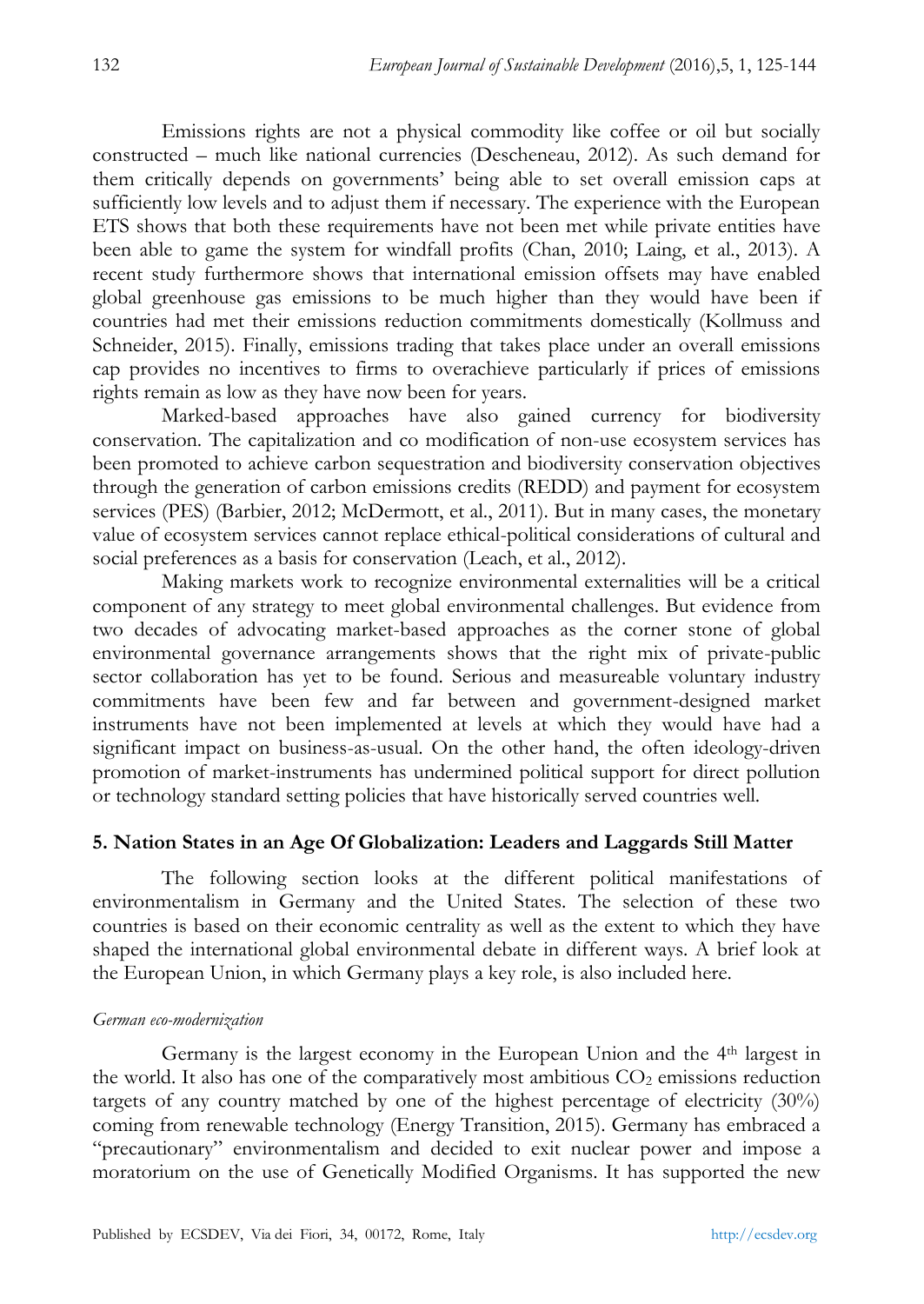European Chemicals regime (REACH)initiated by the Nordic EU countries that has led to the ban of a number of agrochemicals still in use in the U.S. and other countries (De Sadeleer, ed., 2007; Fisher, et al., 2006; Vogel, 2012). In 2008, Germany adopted a national sustainable development strategy, mapping out a long-term comprehensive approach to social, economic and environmental challenges. The federal government submitted its first progress report in 2012 (Bundesregierung Deutschland, 2012).

German environmental policy has been strongly influenced by the rise of the Green Party which was made possible by Germany's Post World War II representative electoral system. It allowed the environmental movement to consolidate under the Green Party umbrella and enter formal politics, first on the state and in 1983 on the federal level (Bürklin, 1984; Fischer, 2007). While the Green Party had to reign in its radical activist wing behind a common party platform, traditional parties on the left and right were forced to pay more attention to green issues (Hillebrand, 2013; Carter, 2007). This has over time translated into a centrist consensus around broad sustainable development objectives.

Much of Germany's pollution abatement legislation was put in place under the center-right coalition government of Christian Democrat Helmut Kohl, German Chancellor from 1982 until 1998. These pollution and energy conservation laws were to a large extent triggered by the acid rain problem but they also set the country on track to lower CO<sub>2</sub> emissions (Schreurs, 2002).

Up until 1998, the German Greens' influence as a small opposition party was limited. This changed with the 1998 elections, when the Social Democratic Party (SPD) depended on the Greens to form a coalition government and had to cede influential ministerial posts to the Greens – foreign, agricultural, environment - and compromise on a government platform that came to include the exit from nuclear power, the introduction of a  $CO<sub>2</sub>$  tax, and the large-scale promotion of renewable energy technologies (Fischer, 2007). Even though the Green party has no longer been part of a coalition government since 2005 its legacy as a governing coalition member goes far in explaining international German leadership on global environmental issues (Rüdig, 2015).

Despite Germany's comparative leadership, the German Green Party and environmental organizations have become sharply critical of Chancellor Angela Merkel and her center-right Grand Coalition for a slow approach on phasing out coal subsidies, waning price support for renewable energy, and exemption of export industries from key environmental provisions (Heinrichs und Laws, 2012; Schlesinger et al., 2014). Germany's green reputation also became tarnished internationally when Merkel in 2013 – under pressure from luxury automakers – forced an unprecedented renegotiation of an EU ministerial decision on new  $CO<sub>2</sub>$  emissions standards for cars ("Angela Merkel 'blocks' EU plan," 2013). Standards were finally adopted later in the year, but the shuffle set a bad precedent for less economically powerful EU members. The German government has since responded with a new bundle of decisions - adopted in December 2014 –in support of its 2020 reduction goal of 40% below 1990 levels (Germanwatch, 2014). Ironically, the new measures mainly target the power sector and are feared to further undermine the European Emissions Trading system as demand for emissions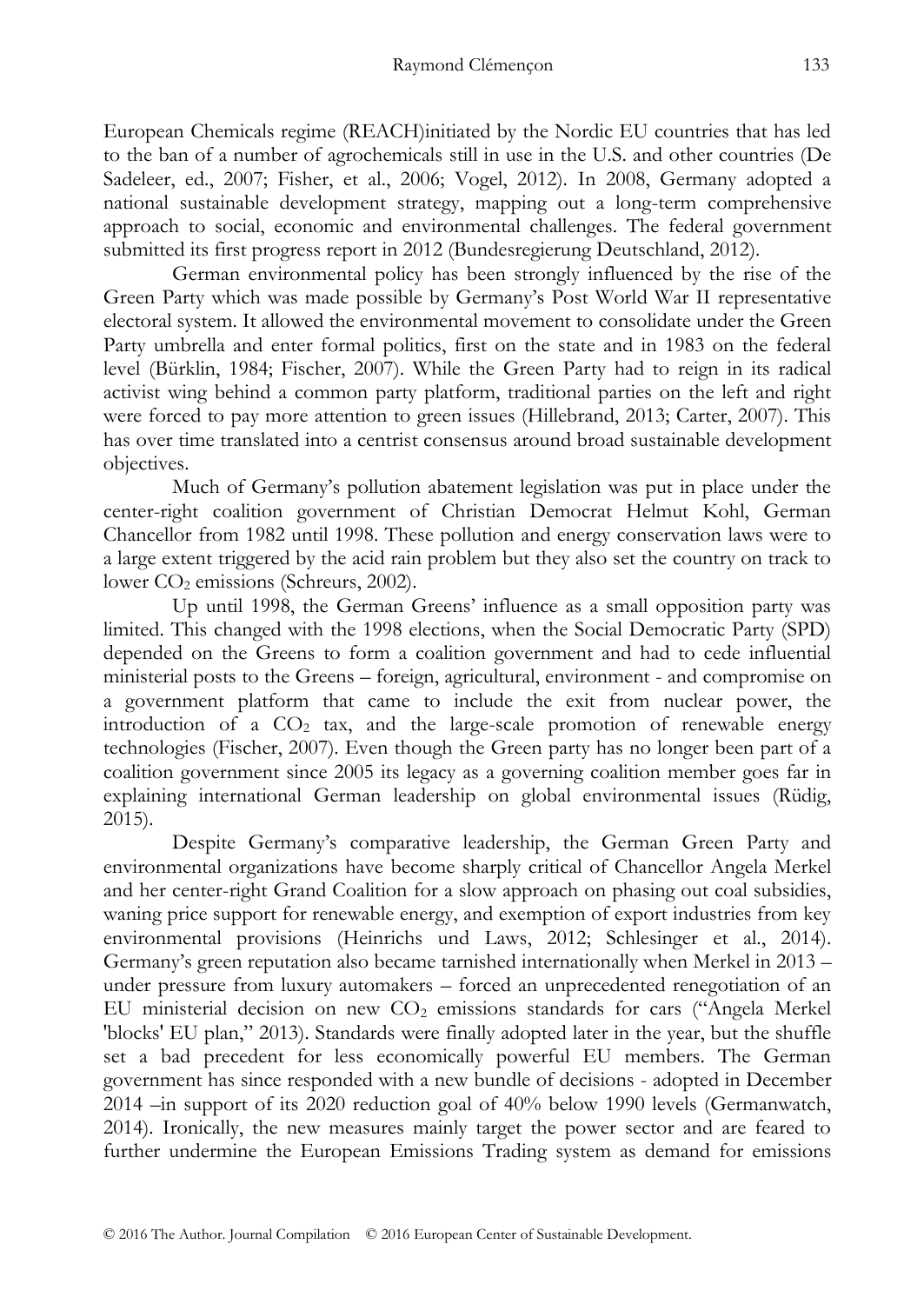rights from German companies will drop ("Deutsche Klimapolitik drückt CO2-Preise weiter," 2014).

## *The European Union and the Precautionary Principle*

On many environmental and social issues other Northern European countries have generally been more progressive than Germany (Emerson, et. al. 2012; Bertelsmann Stiftung, 2014) and – together with a proactive European Commission –pushed a sustainable development policy framework at the EU level (Andersen& Liefferink, 1997; De Sadeleer, 2007). In 1997, EU member countries signed the Amsterdam agreement which declared sustainable development a fundamental objective of the European Union and set the stage in 2001 for the development of a sustainable development strategy (European Commission, 2005; Benson and Jordan, 2010). In 2000, the European Commission adopted a Communication on the use of the Precautionary Principle that is based on Principle 15 adopted by the 1992 Rio Conference on Environment and Development. On June 2007, REACH (Regulation on the registration, evaluation, authorization and restrictions of chemicals) entered into force, the EU's most consequential application of the precautionary principle (Fisher et al.,2006, Vogel, 2012).

In October 2014, the EU ministerial conference adopted the European Commission's 2030 climate and energy policy framework to reduce greenhouse gas emissions by 40% below 1990 levels, and to generate at least 27 percent of its energy from renewable sources and improve energy efficiency by 27 percent (EC, Oct.30 2014).The overall EU targets, however, are modest given that the European Union is on target to meet its 20% reduction goal set in 2008 for 2020 (EEA, 2014). The renewable energy target furthermore is not binding on the national level and the energy efficiency target remains "indicative" only. The European Environment Agency furthermore reports that the ambitious 2050 goal to cut greenhouse gas emissions by 80-95% remains far out of reach with current policy proposals (EEA, 2015).

The EU continues to lead globally in controlling greenhouse gas emissions but its leadership ambitions have clearly tired (Bals, et al., 2013). The prolonged economic crisis combined with geo-political challenges, a faltering emissions trading system, the lack of binding commitments by the United States, pull-back from earlier climate policy commitments by Japan, Canada and Australia, and the drop in oil and natural gas prices are all factors that are undermining the EU's collective political resolve. A major challenge to EU climate and energy policy furthermore comes from European industry leaders who fear a negative economic impact of a go-it-alone approach. They have invested heavily in promoting the argument that Europe - with a much larger population than the U.S. but only 11% of the world's emissions - cannot save the planet on its own, but risks high economic costs when its industries are driven out of the EU zone by cheaper and dirtier competitors from abroad ("Klimapolitik nervt Europas Stahlkocher," 2014).

European member countries are a micro cosmos of the difficult environmental policy trade-offs that countries face internationally. Central and Eastern EU member states in particular are balking at stringent renewable energy targets and phase-out of coal. Poland is one of the most outspoken opponent of a more ambitious EU energy and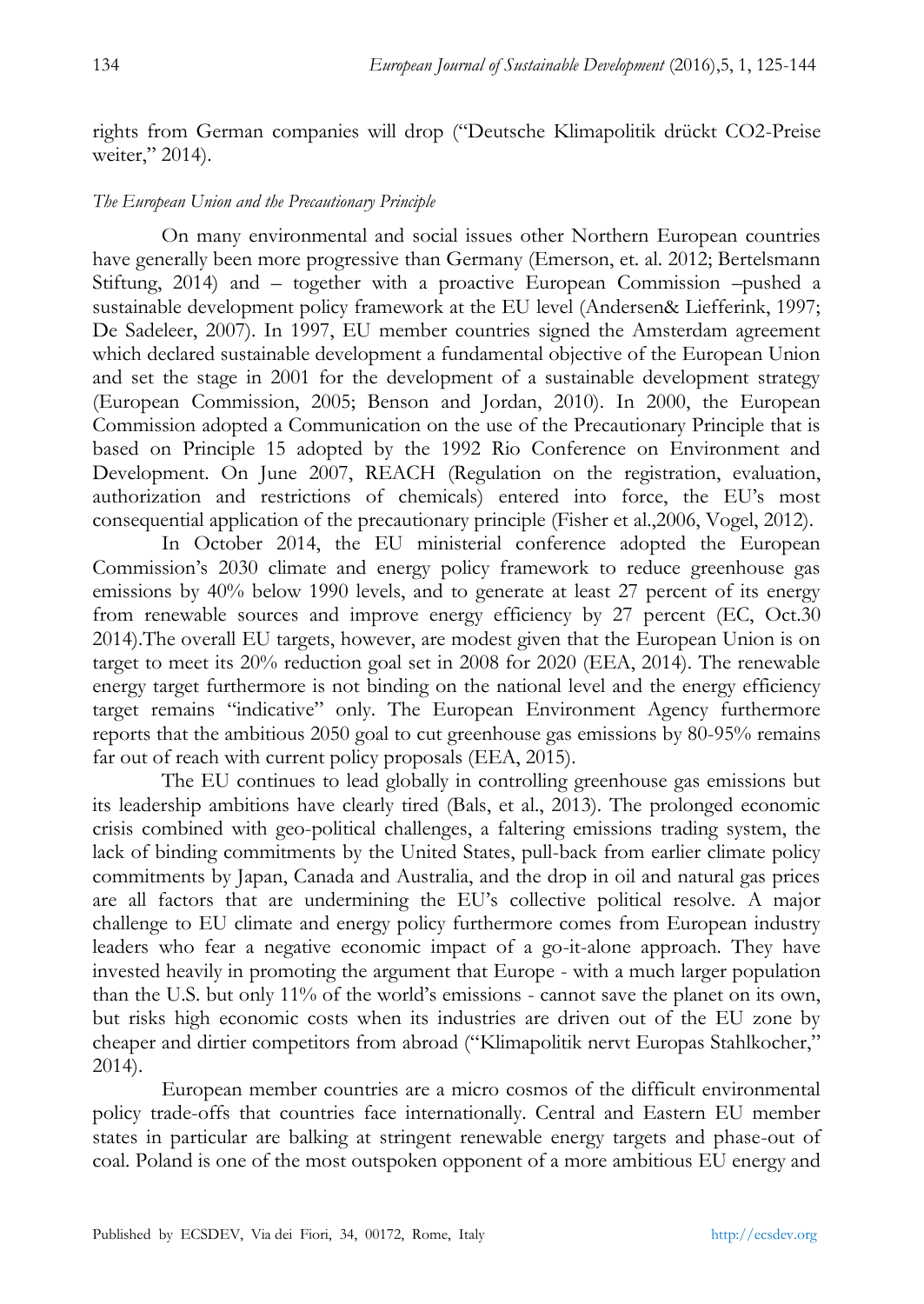climate policy ("Europe and the 'why me?' approach," 2014). The narrow defeat of the former liberal Polish President by a conservative challenger in June 2015 is likely to further complicate climate politics on the EU level (Hahn-Fuhr and Dabrowska, 2015).

Setting ambitious climate goals is one challenge, implementing a coherent set of policy instruments to reach them yet another. The further expansion of wind and solar energy to meet ambitious renewable energy targets (for now the 27% goal) will likely mean that fewer emission certificates will be needed. This in turn will further undermine the price of carbon certificates in the EU emissions trading system and make meeting reduction goals in the industry sector more difficult.

## *The United States and Science-Based Environmental Policy*

The United States has pioneered key pieces of environmental legislation earlier than most European countries, such as the Clean Air Act of 1970, the Endangered Species Act 1973, and the Toxic Waste Clean-up Act of 1985 which have all served as models for most other OECD countries (Rosenbaum, 2007; Layzer, 2006; Burgess, 2001). This impressive leadership role, however, came to a halt in the late 1980s and has not been revived since.

U.S. environmentalism has its origin in the nature and landscape conservation activism associated with  $19<sup>th</sup>$  century great push to the West (Phaelke, 1989; Dunlap & Mertig, 1992; Shabecoff, 2003). The 1960s gave birth to a broad citizen movement reacting to industrial pollution. Concern for population growth, resource depletion and deforestation in developing countries, and atmospheric ozone depletion emerged soon after. Progressive environmental policy momentum came to a halt with the election of Republican Ronald Reagan in 1980 and has languished ever since. The democratic administration of Bill Clinton that followed in 1992 only partially succeeded in reviving an environmental agenda, mostly by using executive power to expand America's National Park system and by signing on to the Kyoto Protocol. The U.S. Congress failed to adopt a comprehensive energy climate bill during the Clinton administration in 1993, which would have fundamentally changed the countries energy policy trajectory.

The 2000 presidential election turned out to be one of the most controversial in U.S. history. The Democratic candidate, incumbent Vice-President and certified environmentalist Al Gore, lost to George W. Bush, after some progressive environmental groups – in a strategic miscalculation of far-reaching consequences for U.S. environmentalism –decided to support a more progressive Green party candidate (Shellenberger and Nordhaus, 2004). Given the majoritarian electoral system in the U.S. (Dahl, 2002), the third party candidate cost Al Gore enough votes in the crucial state of Florida to let Bush prevail (albeit by a Supreme Court decision). George W. Bush proceeded to push for a roll back of key environmental policy accomplishments and, in March 2001, he declared that the U.S. would step away from the Kyoto Protocol that the previous administration had signed in 1997 (Shulman, 2006; Barcott, 2004; Pope, 2004).

In 2008, Barak Obama – a Democrat - was elected to the White House, giving new hope to the environmental movement. But President Obama has not been able to fundamentally revive a progressive environmental agenda, not even during a brief period when the Democratic Party held majorities in both chambers of Congress. As in 1993,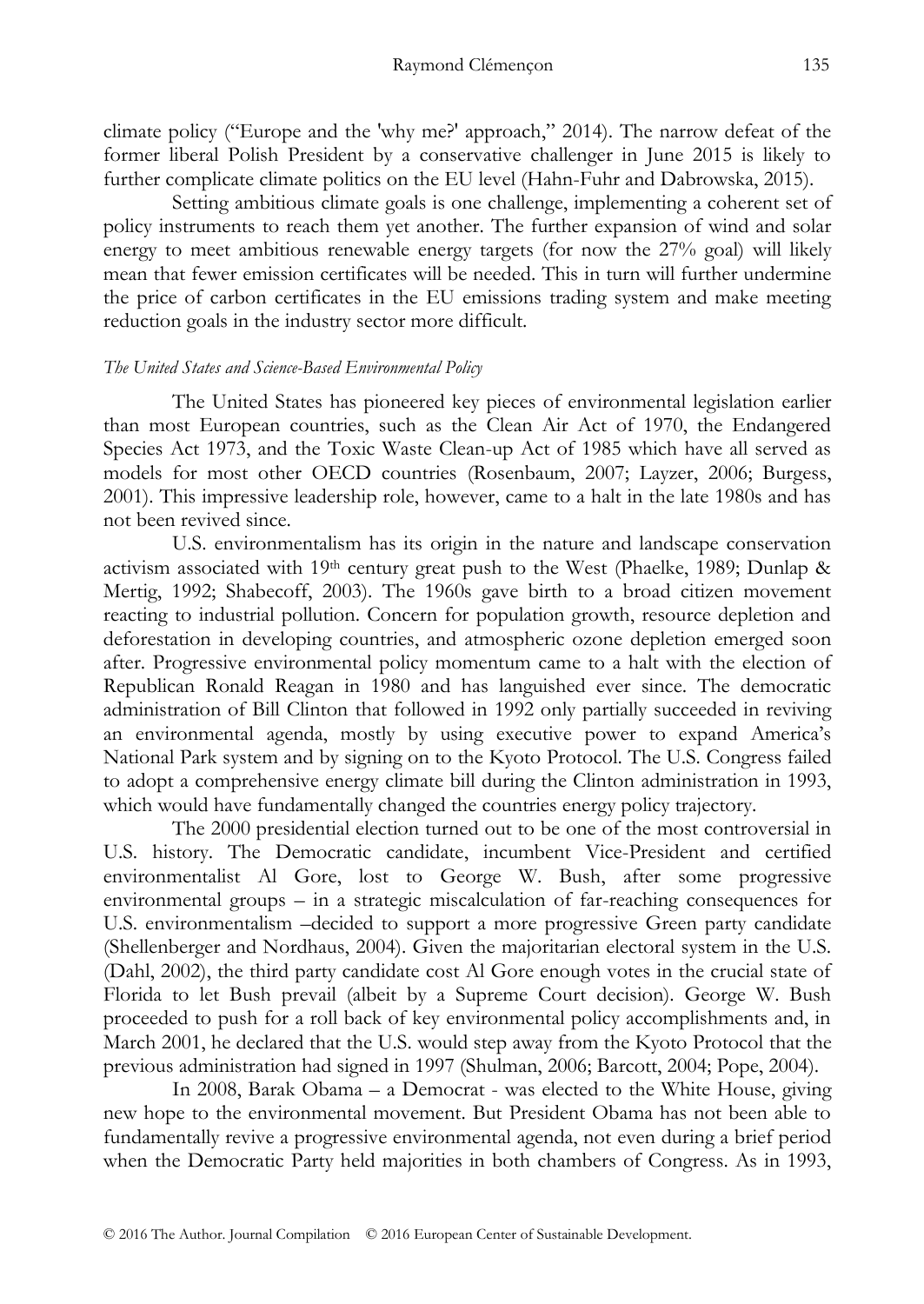the U.S. Congress again failed in 2009 to pass a comprehensive energy and climate bill (Pooley, 2010). Only after his reelection in 2012, has Obama started to use executive power notably to cut  $CO<sub>2</sub>$  from the nation's power plants using the existing clean air act (EPA, 2015). Although these steps have signaled a reversal of the U.S.'s prior snubbing of climate change politics, the political polarization between parties remains deep and Obama's executive orders face prolonged legal and political challenges.

President Obama has tried to revive a U.S. leadership role in the languishing international climate negotiations. Most notably, the U.S. brokered a bilateral climate agreement with China which was jointly announced in Beijing by presidents Obama and Xi Jinping on November 12, 2014 ("Secret talks and a personal letter," 2014). China agreed to slow and then stop its emissions growth by 2030, which translates to a reduction in energy intensity by about 4% per year instead of the 3% per year per previous announcements (Carraro, 2015). The U.S. pledge to reduce emissions by 26– 28% by 2025 (from 2005 levels)amounts to a 16.3% reduction in greenhouse gas emissions compared with 1990 levels but it is significantly below the 40% reduction goal the EU has adopted for 2030.The U.S. continued to oppose legally binding emissions commitments during the 2015 Paris climate negotiations (Clémençon, 2016).

Political symbolism on the international level is important, but domestic political barriers continue to loom large in the U.S.. Generic public support for climate action has increased recently in the U.S. and a Jan. 2015 poll shows that a large majority of Americans – 78 percent - believe global warming to be at least a "somewhat serious" threat and that the government should do something about it (77 percent) (NYT, Jan. 30, 2015). The same poll, however, shows that support for actual measures, such as gasoline and electricity price increases are opposed at almost the same margins. Economic recovery combined with dropping oil and gas prices may further undermine achievement of the U.S. target. Supply of gasoline was up 6.6% in December 2014 over the previous year and sales of less fuel efficient vehicles are growing solidly again (U.S. EIA, 2015).

A more comprehensive sustainable development debate has been absent on the federal level in the United States since an initiative by the Clinton administration fizzled in 1999. Perhaps most consequentially, the technical foundation for U.S. environmental policy has not changed since the 1980s. Science-based risk assessment and management remain the basis for setting pollution standards and cost-benefit analysis for most other regulatory initiatives including for climate change (Kysar, 2010; Vogel, 2012; Andrews, 2000). The burden of proof for any environmental regulation rests with an underfunded Environmental Protection Agency, which has afforded special economic interests a decisive role in policy formulation and implementation (Rosenbaum, 2007; Michaels, 2008; Oreskes and Conway, 2010). A free-market and anti-regulatory ideology combined with a polarizing U.S. electoral system have ultimately restrained any U.S. administration from attempts at fundamentally reassessing the basis for environmental policy formulation which could extend to global environmental issues. This is particularly remarkable, as U.S. universities and think thanks have long been at the forefront of cutting-edge research on global environmental issues, as evident from their participation in international scientific assessments.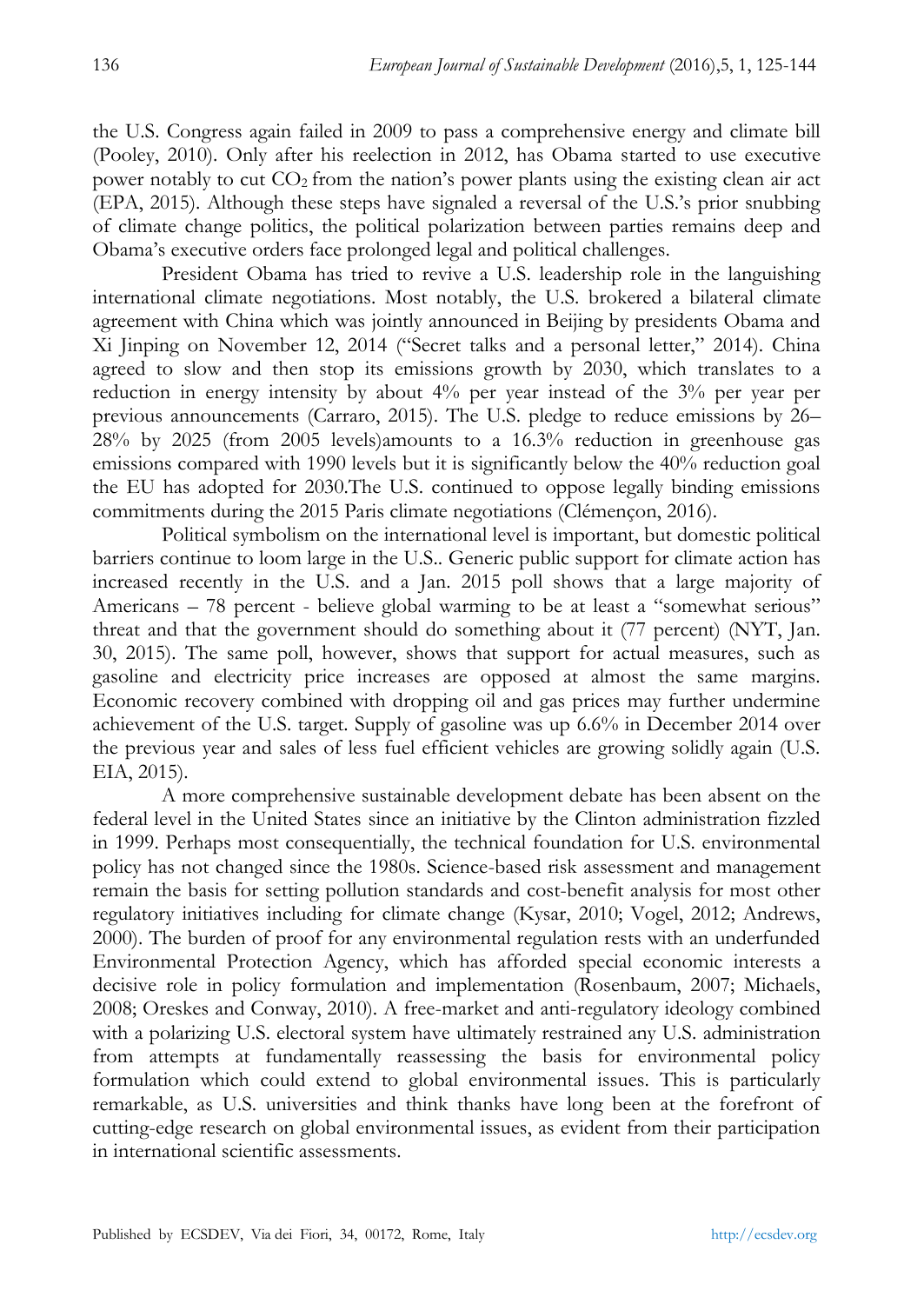On the international level, the U.S. government continues to pursue positions that either directly undermine the spirit if not the word of international environmental accords, such as by opposing global aviation taxes, failing to provide significant government financing to support developing countries in addressing global environmental problems, or dragging countries before the World Trade Organization that choose to ban genetically modified organism based on the precautionary principle (Luhmann, 2014; Stephan, 2012).

#### *The Limitations of Subnational Actors*

Subnational actors have played an important role in pushing climate politics, which includes state, regional and urban climate action initiative soften linked globally (Betsill and Bulkeley, 2004). In the United States, California has set overall reduction targets and introduced a mandatory emissions trading system. But subnational actors invariably are operating within existing national policy frameworks, which can significantly reduce the effectiveness of their policy steps due to leakage effects. For example, as utilities have sold off stakes in utilities in other states they satisfy the Californian law, however, with no actual emissions' reductions having taken place (Cullenward, 2014).

### *Emerging Economies to the Rescue?*

This analysis has focused on two major developed country actors and the EU, the world's only supranational organization. The inclusion of large emerging developing economies like Brazil, China, India, South Africa cannot be expected to change the outlook. The collective action problem on the international level continues to lock countries into a "common but differentiated responsibilities" frame, recognizing historic contributions to global environmental problems and ability to payfor addressing them as core principles for international cooperation (Clémençon, 2010; Hurrel and Sengupta, 2012). Politically it will be extremely difficult for even large emerging economies to make binding and unconditional commitments before all industrialized countries, particularly the U.S., have done so (Dubash, 2012). Furthermore, all these countries are dealing individually with large socio-economic challenges and political and institutional weaknesses which make leadership aspirations difficult to pursue for now. Finally, China, India, Brazil – to focus just on the heavy weights - have different interests relating to climate negotiations and sustainable development goals (Hallding et al., 2013, Clémençon, 2016).

Many developing countries have taken important policy steps forward, notably Mexico and China (See Climate Action Tracker for up-to-date country profiles, 2015a). Development challenges and the lure of cheap fossil fuels remain huge with 2440 coal plants still planned for construction around the world (Climate Action Tracker, 2015b). This remains true for developed countries as well. Five of the seven G7 member countries - Britain, Germany, Italy, Japan and France increased their coal consumption between 2009 and 2013 while demanding that poor countries reduce their carbon emissions (Hanks and Richards, 2015). The U.S. and Canada have reduced coal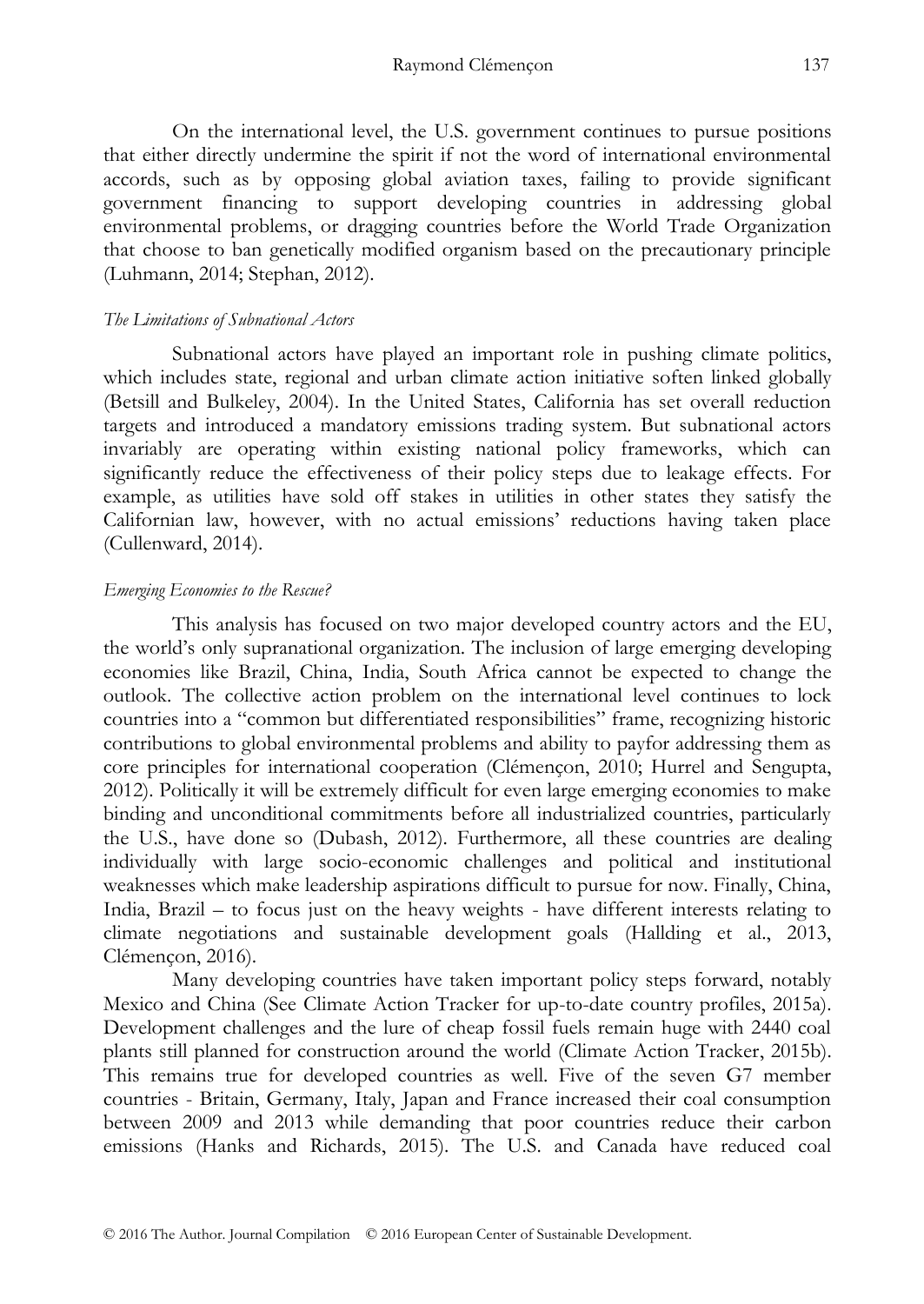consumption over the same period – albeit from a higher level than the other countries – but almost exclusively because of a large drop in natural gas prices.

# **Conclusion**

Rapid global environmental changes pose dramatic challenges to the world but a transition to sustainable development that meets these challenges – most urgently a stop to global warming and to the rapid decline in global biodiversity - is at best slow in unfolding. This analysis has considered experience with two decades of global environmental governance to answer the question where momentum towards a faster sustainability transition can be expected to come from? Four potential drivers that are to various degrees shaping human societies' response to global environmental challenges have been considered: international negotiations, civil society activism, market forces (and private sector initiatives), and national policy.

The first conclusion is that while all drivers exert critical influences – sometimes reinforcing and sometimes obstructing each other - and are intertwined in their causality it appears that only deliberate regulatory state intervention so far has produced frameworks that sustain relatively ambitious environmental objectives. But the last two decades have seen a decisive shift away from government regulation to governance arrangements that are primarily market-compatible. The historic record, however, offers no support for the idea that sustainable development will eventually emerge as a result of a combination of growing public concern and private sector response, facilitated primarily by market-friendly policy approaches. Recent history also does not provide support for the idea that international negotiations and sophisticated international governance regimes can provide the breakthroughs needed to neutralize a lack of domestic leadership. In fact, by highlighting different countries' shortfalls, they can discourage domestic action by encouraging finger-pointing that plays into domestic populism and helps rationalize do-nothing attitudes.

A second conclusion is that in the foreseeable future domestic political leadership is not likely to come from anywhere else but the European Union. The EU is the only group of countries in the world that collectively has defined a shared vision of climate policy and sustainable development through a comparatively democratic process that has been able to bridge political divides (Benson and Jordan, 2010). This is rooted in the broader project of European integration built on shared values, norms and policy objectives that include sustainable development and precaution as guiding principles (Fisher, et al., 2006; Manners, 2008).

Proportional electoral systems have been crucial for mainstreaming global environmental concerns into European politics as they have allowed a broadly defined environmental movement to formalize into Green parties and to directly influence the political discourse and legislative process in many European countries, and ultimately on the EU level as well. Recent economic and political turmoil facing EU member countries on many fronts, such as the dramatic refugee crisis, does not change this fundamental structural shift, although it clearly increases the difficulties for the EU to continue pushing a common position on any issue including climate change and sustainable development.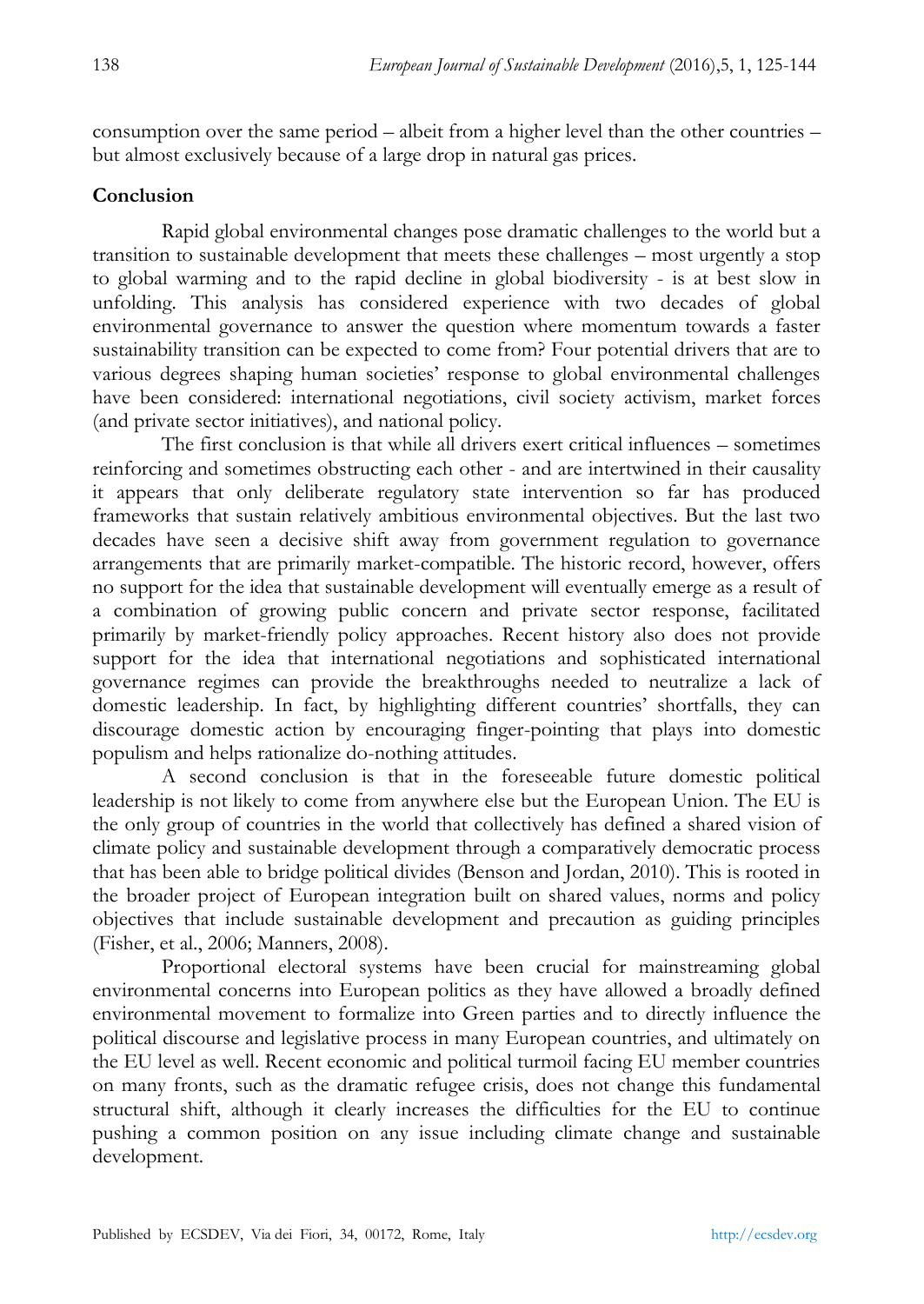The United States on the other hand has long been and remains polarized on climate change. Neither has it developed a comprehensive national sustainable development strategy that could make U.S. environmental policy more coherent, less piece-meal and more preventive. Political stalemate and the enormous influence of "dark" special interest money have – by default – elevated market forces and private sector initiatives as the main pathway for global environmental initiatives and put the Environmental Protection Agency under constant assault from the U.S. Congress and special interests. Despite attempts to show political leadership on climate change, American unilateral emissions reduction commitments are modest and challenges to implementing them – largely by regulating new coal fired power plants - daunting. The modest reduction in U.S. emissions over the last three years is mostly the result of a market-driven shift from coal to natural gas facilitated by the boom in geological fracking. This is not a position of strength from where to lead internationally.

Emerging economies – China, India, Brazil among others - will be critical to any long-term solution but given their many economic and political problems are not willing or in a position to spearhead policy leadership on global environmental issues for which they see developed countries as primarily responsible and which are not immediately rewarded in the global market economy.

For all of the reasons summarized above, the European Union remains the only actor that can realistically be expected to provide leadership on global environmental problems for the coming decade or two. It is the only actor in the world that already exhibits the structural and normative foundation on which a coherent long-term approach to global sustainable development can be built and further developed. It therefore must resist the pressure by some of its member states and industry leaders to give up its leadership ambitions because of short-term economic considerations and because of a misplaced believe in either the ability of other countries – notably the United States - to step up to the plate. Neither is a naïve trust in an automatic marketdriven transition to sustainable production and consumption patterns or in the voluntary willingness of the private sector to do the right thing warranted. The structural constraints to a sustainability transition are too significant and can only be overcome with deliberate policy intervention.

Among the concrete EU priority concerns must be the strengthening of ambitious greenhouse gas targets in the wake of the Paris Climate Agreement and their forceful implementation. This will require better protection of domestic industries from foreign competitors not subjected to EU standards. Further priorities should include defense of the EU carbon tax on international air travel and extension to maritime transportation, broad fiscal reform that moves decisively from income to consumption and carbon taxes, stepped up financial support for conservation measures and climate action in developing countries tied to clear objectives, corporate sustainability standards for resource sourcing and rejection of free trade arrangements like the EU-U.S. Transatlantic Trade and Investment Partnership (TTIP) that undermine EU sustainable development objectives.

By reestablishing its leadership role, the EU can influence policy decisions around the world and support actors in other countries – such as civil society groups that are working hard to push their own governments to reign in the vested interests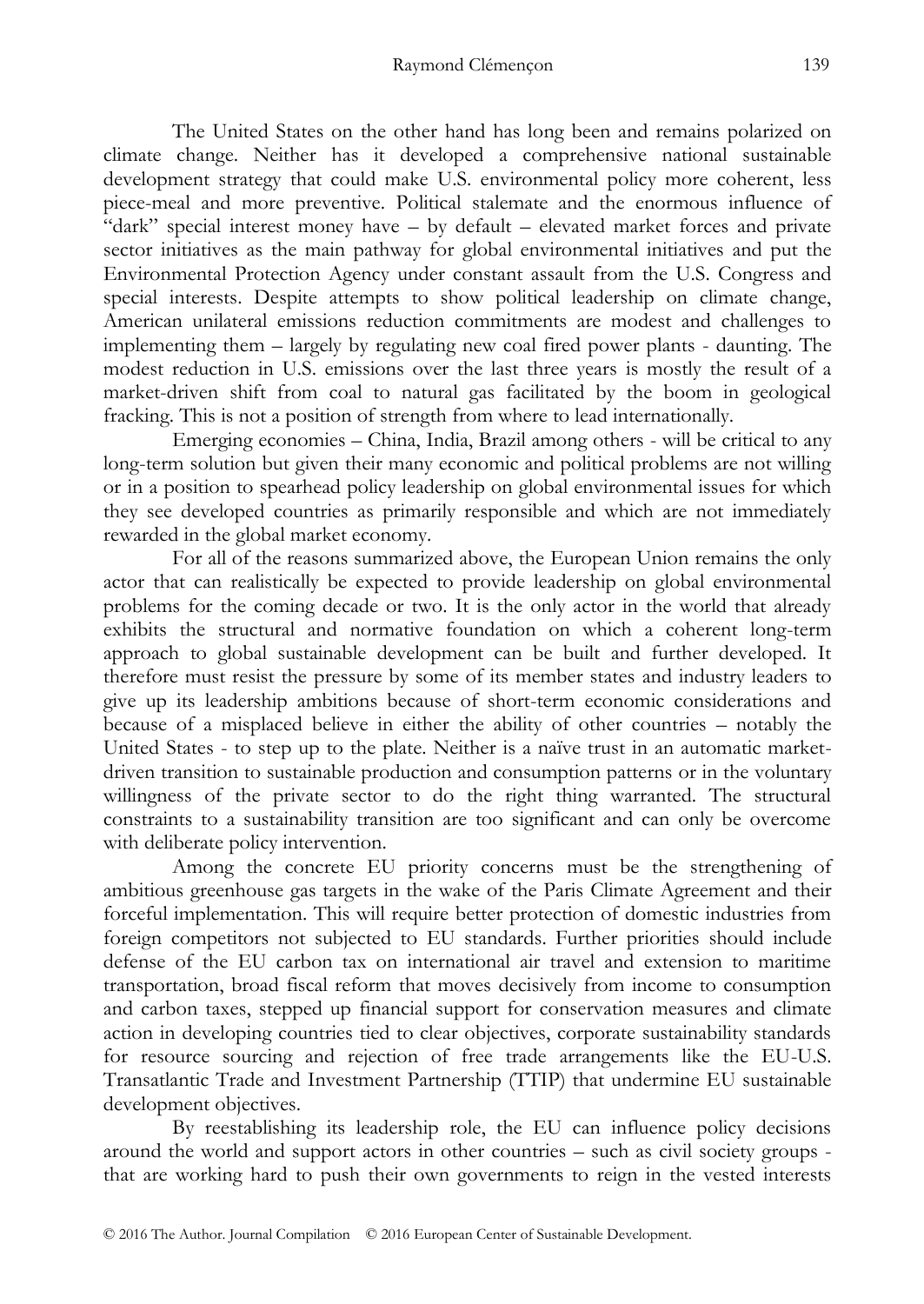who still profit from business-as-usual and who continue to oppose a measurable transition to a sustainable development paradigm while paying lip service to sustainability. Without EU leadership, it is hard to see right now from where momentum for a profound sustainability transition in the world economy should come from.

## **References**

350.org. Accessed Nov. 30, 2015.

A milestone year? The unprecedented climate events of 2015 should prompt action on the policy stage. (2016).*Nature Climate Change.* Vol. 6, January 2016.

[http://www.nature.com.proxy.library.ucsb.edu:2048/nclimate/journal/v6/n1/pdf/nclimate2911.](http://www.nature.com.proxy.library.ucsb.edu:2048/nclimate/journal/v6/n1/pdf/nclimate2911.pdf) [pdf.](http://www.nature.com.proxy.library.ucsb.edu:2048/nclimate/journal/v6/n1/pdf/nclimate2911.pdf)

- Angela Merkel 'blocks' EU plan on limiting emissions from new cars. *The Guardian.* (2013, June 18). [http://www.theguardian.com/environment/2013/jun/28/angela-merkel-eu-car-emissions.](http://www.theguardian.com/environment/2013/jun/28/angela-merkel-eu-car-emissions)
- Ackerman, F. (2010). Cost-Benefit Analysis of Climate Change: Where It Goes Wrong' in David Driesen, ed., *Economic Thought and U.S. Climate Change Policy.* Cambridge, Massachusetts: The MIT Press, 2010.
- Aldy, J. E. &Stavins,R. N. (2012). The Promise and Problems of Pricing Carbon: Theory and Experience, *Journal of Environment & Development*, June 2012 21: pp. 152-180.
- Andersen, M. S. &Liefferink, D. (Eds.).(1997). *European Environmental Policy: The Pioneers.* London, Manchester University Press.
- Anderson, J., (2010). 'From 'Zombies' to 'coyotes': environmentalism where we are', *Environmental Politics*. Vol. 19, No. 6, Nov. 2010, pp. 973 – 991.
- Andrews, R. N.(2000). Risk-Based Decisionmaking, in Norman Vig and Michael Kraft, eds. *Environmental Policy*. Washington D.C.: Congressional Quarterly Press, 2000, 4th ed., pp. 210 - 231.
- Auld, G.(2014). *Constructing Private Governance. The Rise and Evolution of Forest, Coffee and Fisheries Certification*. New Haven and London: Yale University Press.
- Bals, C., Cuntz, C., Caspar, O. and Burck, J. (2013). *The End of EU Climate Leadership, Briefing Paper*. Berlin: Germanwatch.
- Barbier, E.(2012). *Capitalizing on Nature, Ecosystems as Natural Assets.* Cambridge Massachusetts: Cambridge University Press.
- Barcott, B. (2004, April 4). 'Changing all the rules', *New York Times Magazine*. April 2004, pp. 38-43.
- Barnes, P. & Barnes, I. (1999). *Environmental Policy in the European Union.* Cheltenham: Edgar Elgar. Cambridge University Press.
- Benedick, R. E. (1991). Ozone Diplomacy: New Directions in Safeguarding the Planet.Massachusetts: Harvard University Press.
- Benson, D. &Jordan, A.(2010). European Union environmental policy after the Lisbon Treaty: plus ça change, plus c'est la même chose?, *Environmental Politics*, 19: 3, 2010, 468 — 474.
- Bernstein, S. &Cashore, B.(2012) Complex global governance and domestic policies: four pathways of influence', *International Affairs* 88: 3, 585–604.
- Bertelsmann Stiftung(2014). *Sustainable Governance Indicators.* [http://www.sgi-network.org/2014/About,](http://www.sgi-network.org/2014/About) accessed July 15, 2014.
- Betsill, M. &Bulkeley, H. (2004). Transnational Networks and Global Environmental Governance: The Cities for Climate Protection Program. *International Studies Quarterly*, V48, 2004, pp. 471 – 493.
- Big Oil braced for global warming while it fought regulations. (2015, Dec. 31). *Los Angeles Times*. [http://graphics.latimes.com/oil-operations/#nt=outfit.](http://graphics.latimes.com/oil-operations/#nt=outfit)
- BRICS Information Centre (2015). *Statement: First Official Meeting of BRICS Environment Ministers, Moscow, April 22, 2015.* BRICS Information Centre, University of Toronto.
- Bundesregierung Deutschland(2012). *Nationale Nachhaltigkeitsstrategie für Deutschland, Fortschrittsbericht 2012.*Deutsche Bundesregierung.
- Burgess, B. B.(2001). *Fate of the Wild. The Endangered Species Act and the Future of Biodiversity.* Athens, Georgia: The University of Georgia Press.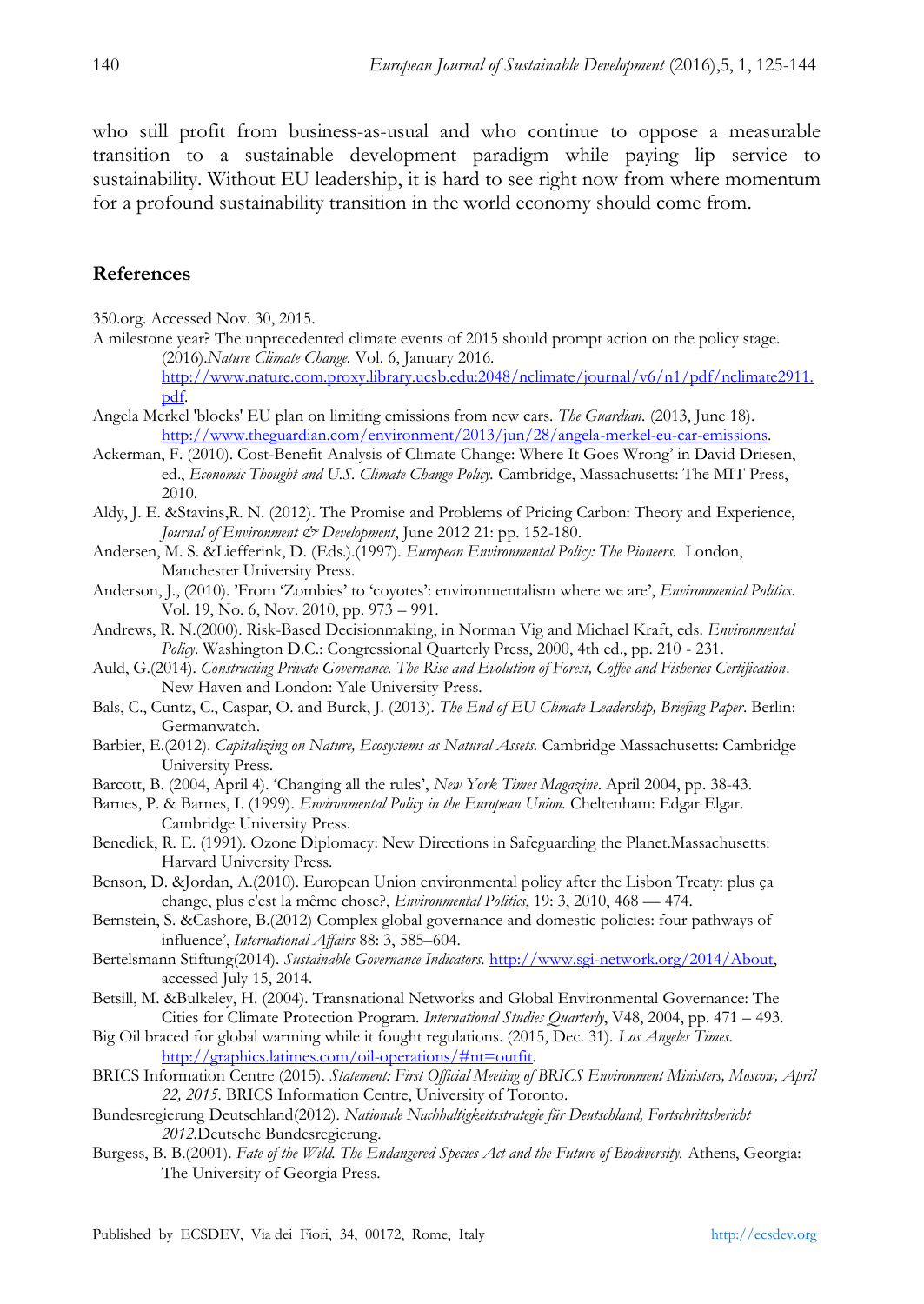Bürklin, W. P. (1984). *Grüne Politik*. Opladen: Westdeutscher Verlag.

- Chan, Michelle. (2010). *Ten Ways to Game the Carbon Market*. Friends of the Earth. May 2010. [http://www.fern.org/sites/fern.org/files/gamingthecarbonmarketFINAL.pdf.](http://www.fern.org/sites/fern.org/files/gamingthecarbonmarketFINAL.pdf)
- Cardoso, D., Mthembu, P., Venhaus, M. & Garrido, M. V.(2013). *The Transatlantic Colossus. Global Contributions to Broaden the Debate on the EU-US Free Trade Agreement*. Berlin: Berlin Forum on Global Politics, Internet & Society Collaboratory, FutureChallenges.org, December 2013.
- Carraro, C.(2015). On the recent US-China agreement on climate change, VOX CEPR's Policy Portal, [http://www.voxeu.org/article/us-china-agreement-climate-change,](http://www.voxeu.org/article/us-china-agreement-climate-change) accessed Feb. 10, 2015.
- Carter, N. (2007, 2nd ed.).*The Politics of the Environment. Ideas, Activism, Policy*. New York/Cambridge University Press.
- Carter, N.(2013). Greening the mainstream: party politics and the environment, *Environmental Politics*, 22:1, 73-94.
- Ceballos, G., Ehrlich, P. R., Barnosky, A. D., García, A., Pringle, R. M. &Palmer, T. M. (2015). Accelerated modern human–induced species losses: Entering the sixth mass extinction. Science Advances 19 Jun 2015: Vol. 1, no. 5, e1400253, DOI: 10.1126/sciadv.1400253.
- Chapin, M. (2004). A Challenge to Conservationists, *WorldWatch*, November/December 2004, pp. 17 31. Washington DC.: Worldwatch Institute.
- Clémençon, R. (2016). The Two Sides of the Paris Climate Agreement: Dismal Failure or Historic Breakthrough?*Journal of Environment and Development*, Vol. 25, No. 1, March 2016, pp. 3 – 24.
- Clémençon, R. (2012). "Welcome to the Anthropocene: Rio+20 and the Meaning of Sustainable Development." *Journal of Environment & Development*, Vol. 21, No. 3, Sept. 2012, pp. 311-338.
- Clémençon, R. (2010). Pushing past neo-liberalism: Rethinking global climate negotiations. In C. Lever-Tracy & B. Pittock (Eds.), Climate change and society: An introduction. New York, NY: Routledge, Francis & Taylor. Pp. 453 – 472.
- Clémençon, R. (2006). "What Future for the Global Environment Facility." In *Journal of Environment and Development*, Vol. 14, No. 1, pp. 53 – 74.
- Climate Action Tracker. (2015a) for up-to-date country profiles see: [http://climateactiontracker.org.](http://climateactiontracker.org/)
- Climate Action Tracker. (2015b) The Coal Gap. [http://climateactiontracker.org/news/248/The-Coal-](http://climateactiontracker.org/news/248/The-Coal-Gap.html)[Gap.html.](http://climateactiontracker.org/news/248/The-Coal-Gap.html)
- Cullenward, D.(2014). Leakage in California's carbon market: Preliminary trading is consistent with expected impact of regulatory changes, Working Paper — Updated June 21, 2014, UC Berkeley.
- Dahl, R. A. (2002, 2<sup>nd</sup> ed.) How Democratic is the American Constitution? New Haven: Yale University Press.
- De Clercq, G. (2015, May). Low carbon price shows market does not believe in ETS reform-RWE's Terium. Reuters. May 20, 2015. Accessed June 23, 2015.

[http://www.reuters.com/article/2015/05/20/climatechange-business-rwe-idUSL5N0YB51Y20150520.](http://www.reuters.com/article/2015/05/20/climatechange-business-rwe-idUSL5N0YB51Y20150520) 

- Den Elzen, Michel G. J. d & Jos G. J. Olivier & Niklas Höhne & Greet Janssens-Maenhout. 2013. Countries' contributions to climate change: effect of accounting for all greenhouse gases, recent trends, basic needs and technological progress. Climatic Change (2013) 121:397–412.
- De Sadeleer, N. (2007). Implementing the Precautionary Principle: Approaches from the Nordic Countries, the EU and USA. London, Earthscan.
- Descheneau, P. (2012). The currencies of carbon: carbon money and its social meaning, *Environmental Politics,* Vol. 21, No. 4, July 2012, 604–620.
- Deutsche Klimapolitik drückt CO2-Preise weiter, (2014, Dec. 6). *Frankfurter Allgemeine Zeitung*. [http://www.faz.net/aktuell/wirtschaft/wirtschaftspolitik/eu-kommissar-deutsche-klimapolitik](http://www.faz.net/aktuell/wirtschaft/wirtschaftspolitik/eu-kommissar-deutsche-klimapolitik-drueckt-co2-preise-weiter-13306154.html)[drueckt-co2-preise-weiter-13306154.html.](http://www.faz.net/aktuell/wirtschaft/wirtschaftspolitik/eu-kommissar-deutsche-klimapolitik-drueckt-co2-preise-weiter-13306154.html)
- Doherty, B. (2006). Friends of Earth International: Negotiating a Transnational Identity, *Environmental Politics,* Vol. 15, No. 5, 2006, pp. 860 – 880.
- Dubash, N. (2012). The Politics of Climate Change in India: Narratives of Equity and Co-Benefits. Working Paper 2012/1 (November. Center for Policy Research Climate Initiative, 2012.
- Dunlap, R. E. &Mertig, A. G. 1992. *American Environmentalism. The U.S. Environmental Movement, 1970 – 1990.* Philadelphia: Taylor & Francis, 1992.
- EEA/OECD(2013). *Revenues from environmentally related taxes, by tax-base, in per cent of GDP.* European Environment Agency/OECD.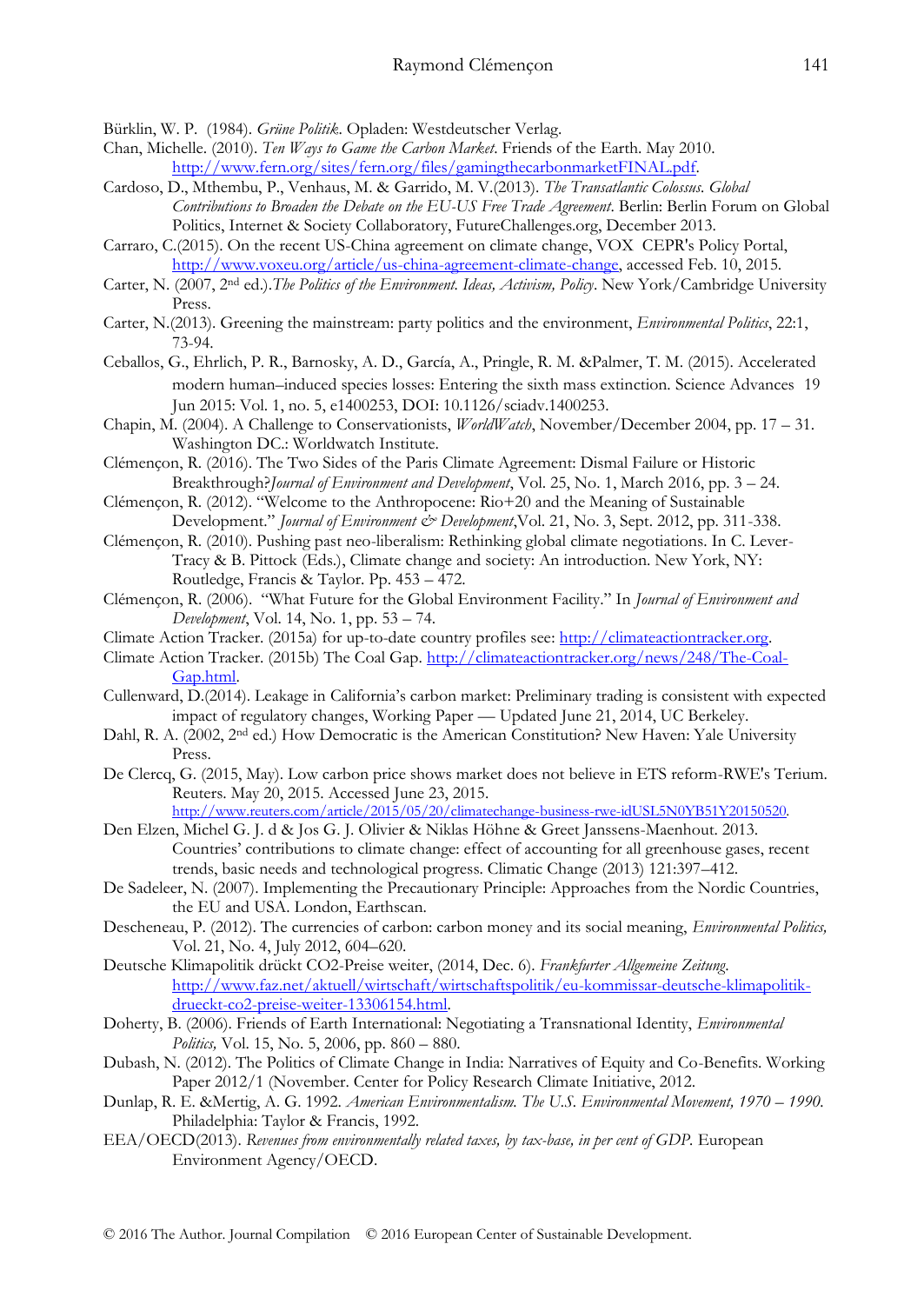- Emerson, J.W. et. al.(2012). *Environmental Performance Index and Pilot Trend Environmental Performance Index*. New Haven: Yale Center for Environmental Law and Policy.
- Energy Transition(2015). *The German Energiewende.* Heinrich Böll Foundation. [http://energytransition.de/2015/02/how-germany-integrates-renewable-energy,](http://energytransition.de/2015/02/how-germany-integrates-renewable-energy) accessed Jan. 30, 2015.
- EU dropped pesticide laws due to US pressure over TTIP, documents reveal. (2015, May 25). *The Guardian.* [http://www.theguardian.com/environment/2015/may/22/eu-dropped-pesticide-laws-due-to-us](http://www.theguardian.com/environment/2015/may/22/eu-dropped-pesticide-laws-due-to-us-pressure-over-ttip-documents-reveal)[pressure-over-ttip-documents-reveal.](http://www.theguardian.com/environment/2015/may/22/eu-dropped-pesticide-laws-due-to-us-pressure-over-ttip-documents-reveal)
- Europe and the 'why me?' approach to decarbonisation. (2014, Oct. 24). *The Guardian*. [http://www.theguardian.com/environment/2014/oct/24/europe-and-the-why-me-approach-to](http://www.theguardian.com/environment/2014/oct/24/europe-and-the-why-me-approach-to-decarbonisation)[decarbonisation.](http://www.theguardian.com/environment/2014/oct/24/europe-and-the-why-me-approach-to-decarbonisation)
- European Commission(2014). http://ec.europa.eu/clima/policies/2030/index\_en.htm, visited Oct. 30, 2014.
- European Environment Agency(2014). *Greenhouse gas emission trends and projections in Europe 2014. Tracking progress towards Europe's climate and energy targets. EEA Report.* No 6/2014, pp. 115.Copenhagen, EEA.
- European Environment Agency(2015). *The European environment — State and Outlook 2015: synthesis report.* Copenhagen, EEA.
- Falkner, R. (2012). Global environmentalism and the greening of international society, *International Affairs* 88: 3, 2012, pp. 503 – 522.
- Fischer, J. (2007). *Die rot-grünen Jahre.* Köln: Verlag Kiepenheuer & Witsch.
- Fisher, E., Jones, J. &Von Schomberg, R. eds.(2006). *Implementing the Precautionary Principle: Perspectives and Prospects.* Cheltenham, UK and Northampton, MA, US: Edward Elgar.
- Frankfurt School-UNEP Centre/BNEF(2014). *Global Trends in Renewable Energy Investment 2014* Frankfurt am Main, 2014.
- Germanwatch(2014, Dec. 3). New Climate Action Programme: Germany taking emissions reduction seriously again. *Germanwatch*. [https://germanwatch.org/en/9538,](https://germanwatch.org/en/9538) accessed Jan. 30, 2015.
- Glasius, M., M. Kaldor &H. Anheier(2002). *Global Civil Society.* New York: Oxford University Press.
- Global Environment Facility(2013). *GEF Fifth Overall Performance Study*. Washington DC: Global Environment Facility.
- Hallding, K., Jürisoo, M., Carson, M.& Atteridge, A. (2013). Rising powers: the evolving role of BASIC countries, *Climate Policy*, 13:5, 2013, 608-631.
- Hahn-Fuhr, I. &Dabrowska, L. (2015). Polen: Energiewende nicht in Sicht. Heinrich Böll Stiftung. 09. Jun. 2015[. https://www.boell.de/de/2015/06/09/energiewende-nicht-sicht.](https://www.boell.de/de/2015/06/09/energiewende-nicht-sicht)
- Hanks, K., &Richards, J.-A.(2015). Let Them Eat Coal: Why the G7 must stop burning coal to tackle climate change and fight hunger. *204 OXFAM BRIEFING PAPER*. London, Oxfam International.
- Harvey, D. (2007). *A Brief History of Neoliberalism*. Oxford: Oxford University Press.
- Heinrichs, H. &Laws, N. (2012). *Politikbarometer zur Nachhaltigkeit in Deutschland*. Berlin: WWF Deutschland, Leuphana Universität Lüneburg.
- Hillebrand, R. (2013). Climate protection, energy security, and Germany's policy of ecological modernisation,*Environmental Politics*, 22:4, 2013, pp. 664-682.
- Hurrell, A. &Sengupta, S. (2012). Emerging Powers, North-South relations and global climate politics,*International Affairs* 88: 3, 2012, pp. 463 – 484.
- Intergovernmental Panel on Climate Change. (2013/2014). *Fifth Assessment Report.* New York: Cambridge University Press.
- IUCN(2015). *Red List*. http://www.iucnredlist.org/about/overview accessed Dec. 20, 2015.
- Johnson, S. & Kwak, J. (2011). *13 Bankers. The Wall Street Takeover and the Next Financial Meltdown.* New York: First Vintage Books.
- Kitschelt, H.P. (1986). Political opportunity structures and political protest. Anti-nuclear Movements in four democracies, *British Journal of Political Science*, 16 (1), 1986, pp. 57-85.
- Klimapolitik nervt Europas Stahlkocher. Klimaziele 2030. (2014, Oct. 22). *Frankfurter Allgemeine*. (2014, Oct. 22). http://www.faz.net/aktuell/wirtschaft/unternehmen/klimaziele-2030-eu-klimapolitik-nervtdie-stahlkocher-13218285.html
- Kollmuss, Anja and Lambert Schneider. (2015). *Has Joint Implementation reduced GHG emissions? Lessons learned for the design of carbon market mechanisms.* Stockholm Environment Institute – U.S. Centre. WORKING PAPER NO. 2015-07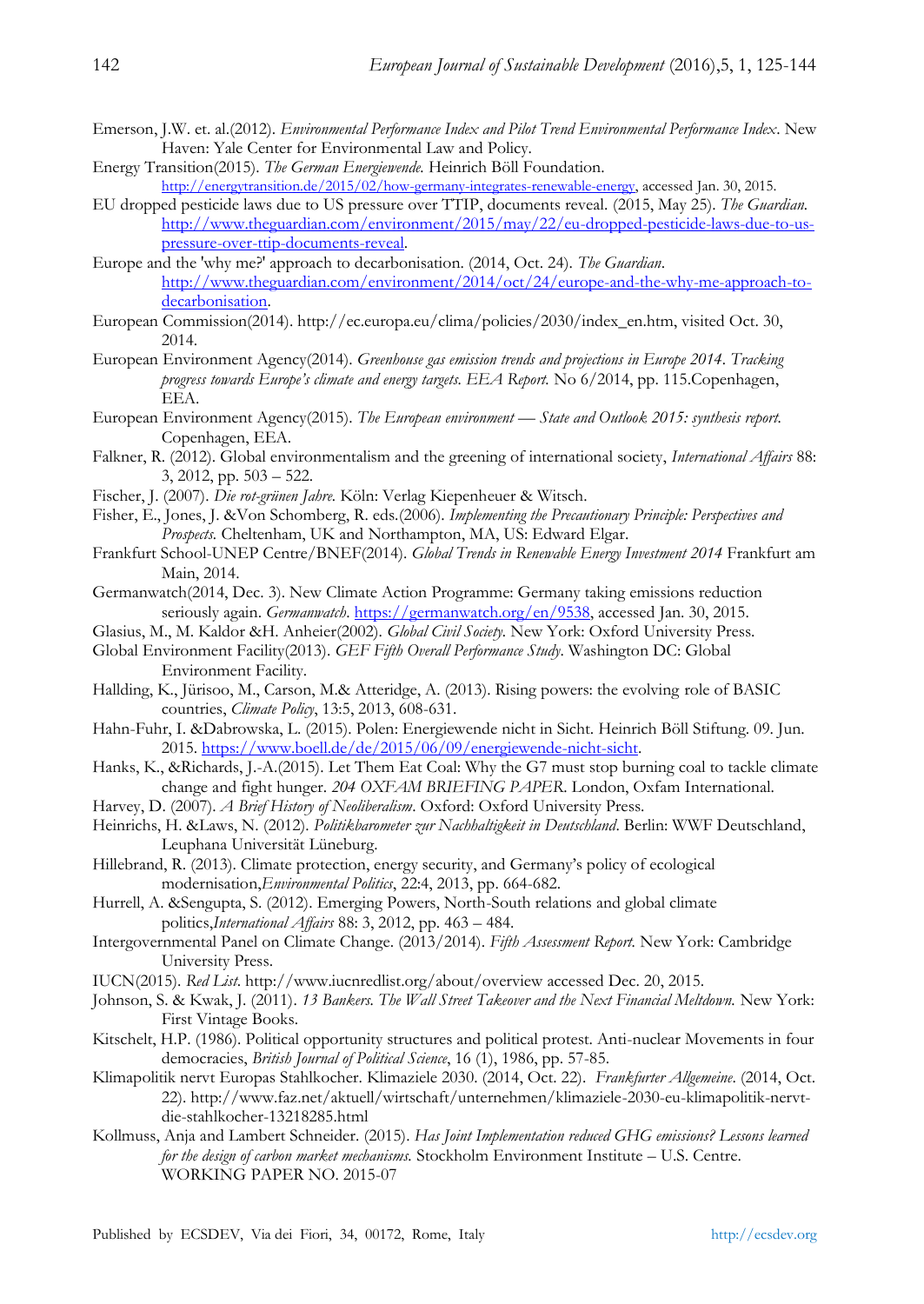- Kysar, D. A.(2010). *Regulating from Nowhere. Environmental Law and the Search for Objectivity.* New Haven: Yale University Press.
- Laing, T., M. Sato, M. Grubb and C. Comberti. (2013). *Assessing the effectiveness of the EU Emissions Trading Scheme*. London School of Economics, Centre for Climate Change Economics and Policy, Working Paper No. 126[. http://www.lse.ac.uk/GranthamInstitute/wp](http://www.lse.ac.uk/GranthamInstitute/wp-content/uploads/2014/02/WP106-effectiveness-eu-emissions-trading-system.pdf)[content/uploads/2014/02/WP106-effectiveness-eu-emissions-trading-system.pdf.](http://www.lse.ac.uk/GranthamInstitute/wp-content/uploads/2014/02/WP106-effectiveness-eu-emissions-trading-system.pdf)
- Layzer, J. A.(2006). *The Environmental Case. Translating Values into Policy.* Washington D.C.: Congressional **Ouarterly**
- Leach, M., Fairhead, J. &Fraser, J. (2012). Green grabs and biochar: Revaluing African soils and farming in the new carbon economy, *Journal of Peasant Studies* 39(2): 2012, pp. 285–307.
- Leggett, J. (2001). *The Carbon War. Global Warming and the End of the Oil Era.* New York: Routledge.
- Leiserowitz, A. et. al. (2013). *Public Support for Climate and Energy Policies in the US, April 2013.* New Haven: Yale and George Mason University Project on Climate Communication.
- Luhmann, H.-J.(2014). Climb-Down in Climate Protection? EU Facing Far-Reaching Decision in Aviation Policy? Wupperthal: Wupperthal Institute.
- MacDonald, K.I.(2010). Business, Biodiversity and New 'Fields' of Conservation: The World Conservation Congress and the Renegotiation of Organisational Order. *Conservation and Society* 8, 4, 2010, 256– 75.
- Mair, P. Ed. (1990). *The West European Party System*. New York: Oxford University Press.
- Manners, I. (2008). The normative ethics of the European Union, International Affairs 84: 1 pp. 45–60.
- McDermott, C., Levin, K. &Cashore, B. (2011). Building the Forest-Climate Bandwagon: REDD+ and the Logic of Problem Amelioration.*Global Environmental Politics*, Vol. 11, No. 3, 2011, pp. 85 – 103.
- Michaels, D. (2008). *Doubt is Their Product. How Industry's Assault on Science Threatens Your Health.* New York: Oxford University Press, 2008.
- Miles L. E., Underdal, A., Andresen, S., Wettestad, J. &Skjaerseth, J. B. (2010). *Environmental Regime Effectiveness. Confronting Theory with Evidence*. Cambridge Massachusetts: MIT Press 2002.
- Mitchell, R. (2010). *International Politics and the Environment.* Los Angeles: SAGE, 2010.
- Morgera, E. &Tsioumani, E. (2011). Yesterday, Today, and Tomorrow: Looking Afresh at the Convention on Biological Diversity. Edinburgh School of Law Working Paper Series No. 21, 2011.
- New York Times / Stanford University(2015). 'Poll on Global Warming,' New York Times, Jan. 30, 2015. New York Times, Stanford University, Resources for the Future. [http://www.nytimes.com/interactive/2015/01/29/us/politics/document-global-warming](http://www.nytimes.com/interactive/2015/01/29/us/politics/document-global-warming-poll.html)[poll.html.](http://www.nytimes.com/interactive/2015/01/29/us/politics/document-global-warming-poll.html)
- Newell, P. &Paterson, M. (2010). *Climate capitalism: global warming and the transformation of the global economy.* New York: Cambridge University Press, 2010.
- O'Neill, Kate, (2009). *The Environment and International Relations*. New York: Cambridge University Press.
- O'Riordan, T. (Ed.).(1997). *Ecotaxation.* New York: St. Martin's Press, 1997.
- OECD(1995). *Environmental Taxes in OECD Countries.* Paris: Organisation for Economic Co-operation and Development.
- OECD (2001). *Environmentally Related Taxes in OECD Countries: Issues and Strategies.* Paris: OECD.
- Oreskes, N. &Conway,E. M. (2010). *Merchants of Doubt. How a Handful of Scientists Obscured the Truth on Issues from Tobacco Smoke to Global Warming*. New York: Bloomsbury Press.
- PEW Center(2014). *Greatest Dangers in the World*. PEW Research Center, Global Attitudes & Trends. Oct. 16, 2014. [http://www.pewresearch.org/fact-tank/2014/10/16/what-is-the-greatest-threat-to-the-world](http://www.pewresearch.org/fact-tank/2014/10/16/what-is-the-greatest-threat-to-the-world-depends-on-where-you-live)[depends-on-where-you-live.](http://www.pewresearch.org/fact-tank/2014/10/16/what-is-the-greatest-threat-to-the-world-depends-on-where-you-live)
- Phaelke, R. (1989). *Environmentalism and the Future of Progressive Politics*. New Haven: Yale University Press.
- Plec, E. & Pettenger, M. (2012). Greenwashing Consumption: The Didactic Framing of ExxonMobil's Energy Solutions. *Environmental Communication,* 6:4, 2012, pp. 459-476.
- Point Carbon. (2014). Carbon Market Information, Thomson Reuters, [http://www.pointcarbon.com,](http://www.pointcarbon.com/)  accessed July 14, 2014.
- Pooley, E. (2010). *The Climate War. True Believers, Power Brokers, and the Fight to Save the Earth.* New York: Hyperion.
- Pope, C. &Rauber, P. (2004). *Strategic Ignorance. Why the Bush Administration is Recklessly Destroying a Century of Environmental Progress.*San Francisco: Sierra Club Books.
- Radkau, J. (2011). *Die Ära der Ökologie.* München: Verlag C. H. Beck.